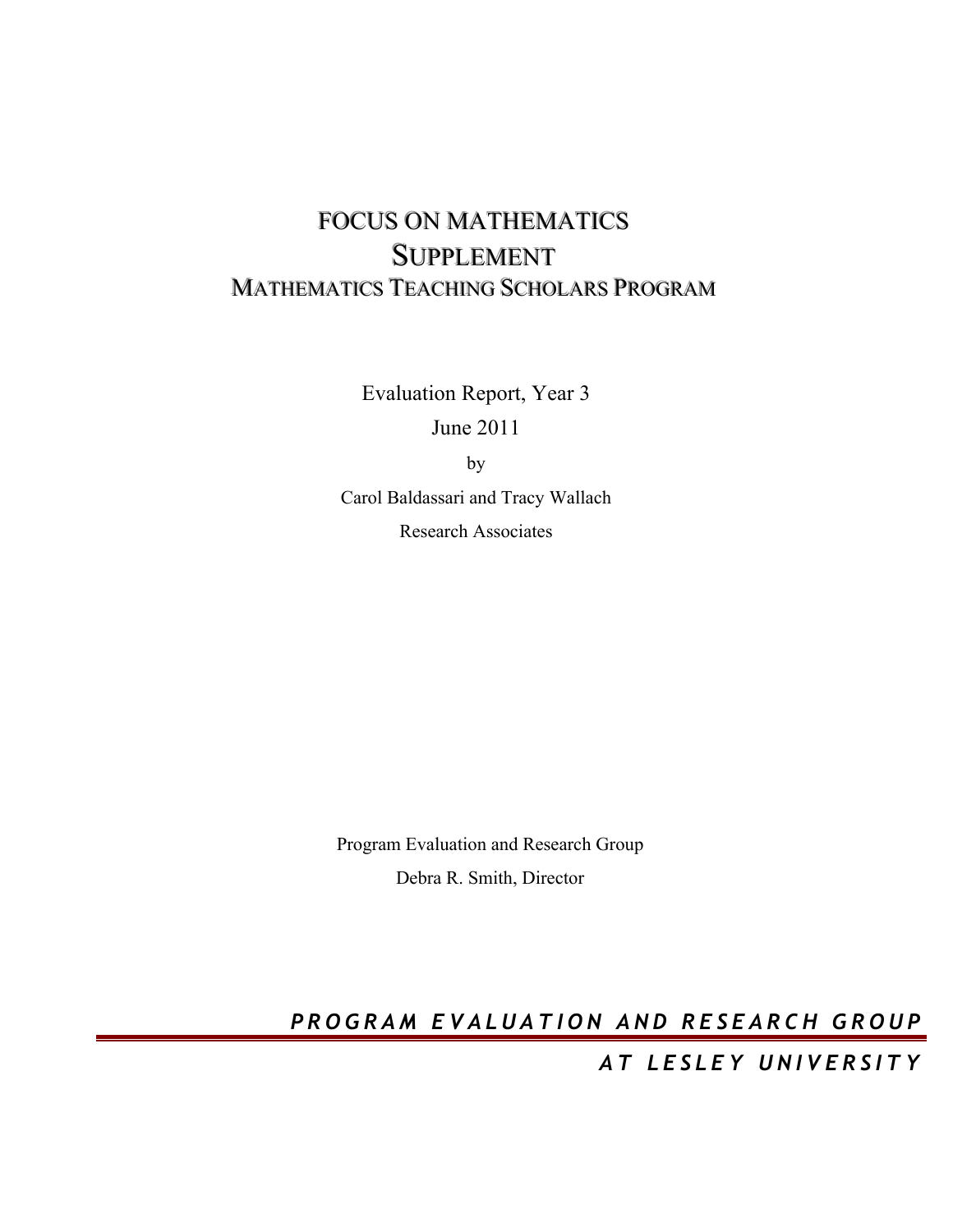This report would not have been possible without the generous contributions of the many members of the Focus on Mathematics partnership, and the participating mathematicians and teachers.

Focus on Mathematics Mathematics Teaching Scholars Year 3 Evaluation Report ©2011

# **Program Evaluation and Research Group**

Lesley University 29 Everett Street Cambridge, MA 01238-2790

617.349.8172 perg@lesley.edu **www.lesley.edu/perg.html**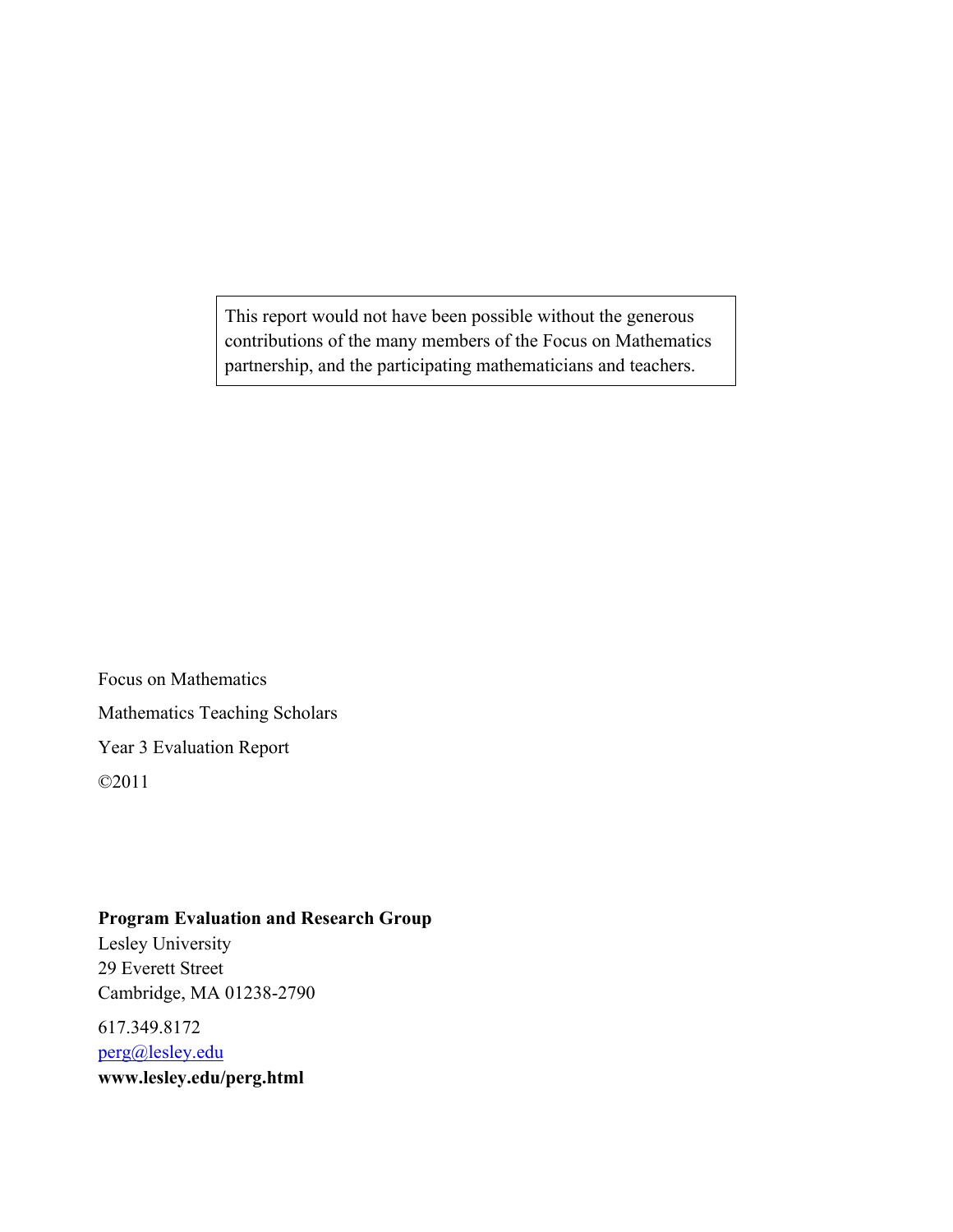# **TABLE OF CONTENTS**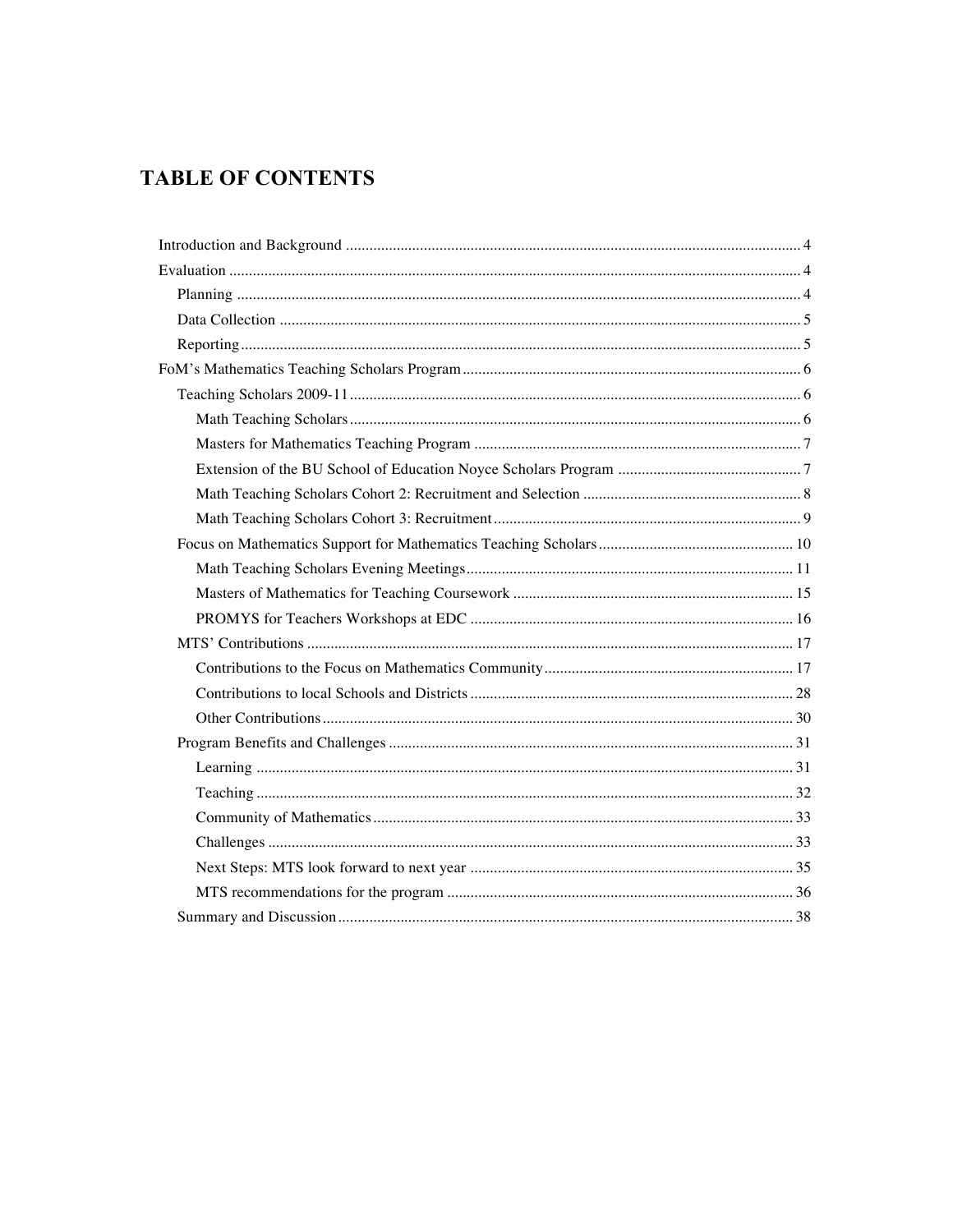# **INTRODUCTION AND BACKGROUND**

In September 2003, Focus on Mathematics (FoM) was funded by the National Science Foundation (NSF) as a 5-year, grades 5–16 Targeted Math-Science Partnership (MSP). The partnership included Boston University, University of Massachusetts at Lowell, Worcester Polytechnic Institute, Education Development Center, and 5 school districts in the greater Boston area with 10 high schools, 16 middle schools and 11 elementary schools (grades 5-6 only). At the middle and high school levels, there were approximately 230 mathematics teachers and 15,000 students.

In 2008, FoM partners were awarded a supplemental grant with continued support for their MSP, albeit with a reduced level of resources. Primarily, the supplement provided funds to initiate a Math Teaching Scholars Program while sustaining support for their professional development programs. In 2009, FoM received an MSP Phase II award and, in collaboration with the Boston University School of Education and *Math for America,*  funding for a Noyce Teaching Scholars Program.

Under the Phase II grant, FoM expanded its partnership adding two public school districts in the greater Boston area, Cambridge and Framingham. The original districts -- Arlington, Chelsea, Lawrence, Waltham, and Watertown -- continue as members of the partnership. In addition, two mathematicians, one from Harvard University and one from Massachusetts Institute of Technology, joined the BU, UMASS/Lowell, EDC, and Lesley University-based mathematicians already involved in FoM's efforts.

# **EVALUATION**

The Program Evaluation and Research Group at Lesley University serves as the external evaluator for (1) FoM's supplemental grant activities, (2) FoM's work under Phase II, and (3) the Math for American/Boston Noyce Scholars program. Working with most of the same leadership team members, evaluators seek ways to use the available resources efficiently to both detail the discrete strategies and outcomes of each program and to examine whether and how the efforts form a coherent approach to improving mathematics across the programs.

# **Planning**

In fall 2010, evaluators met with the PIs to discuss the Mathematics Teaching Scholars Program, identified key questions, and planned changes for year 2. The design of the evaluation plan focused on the recruitment and selection of the second cohort of Mathematics Teaching Scholars, the structure of the MTS program – the resources and support FoM provides to the Scholars over the course of the year, the MTS leadership activities conducted on behalf of the partnership, and, finally, participants' reflections on the benefits and challenges of the program.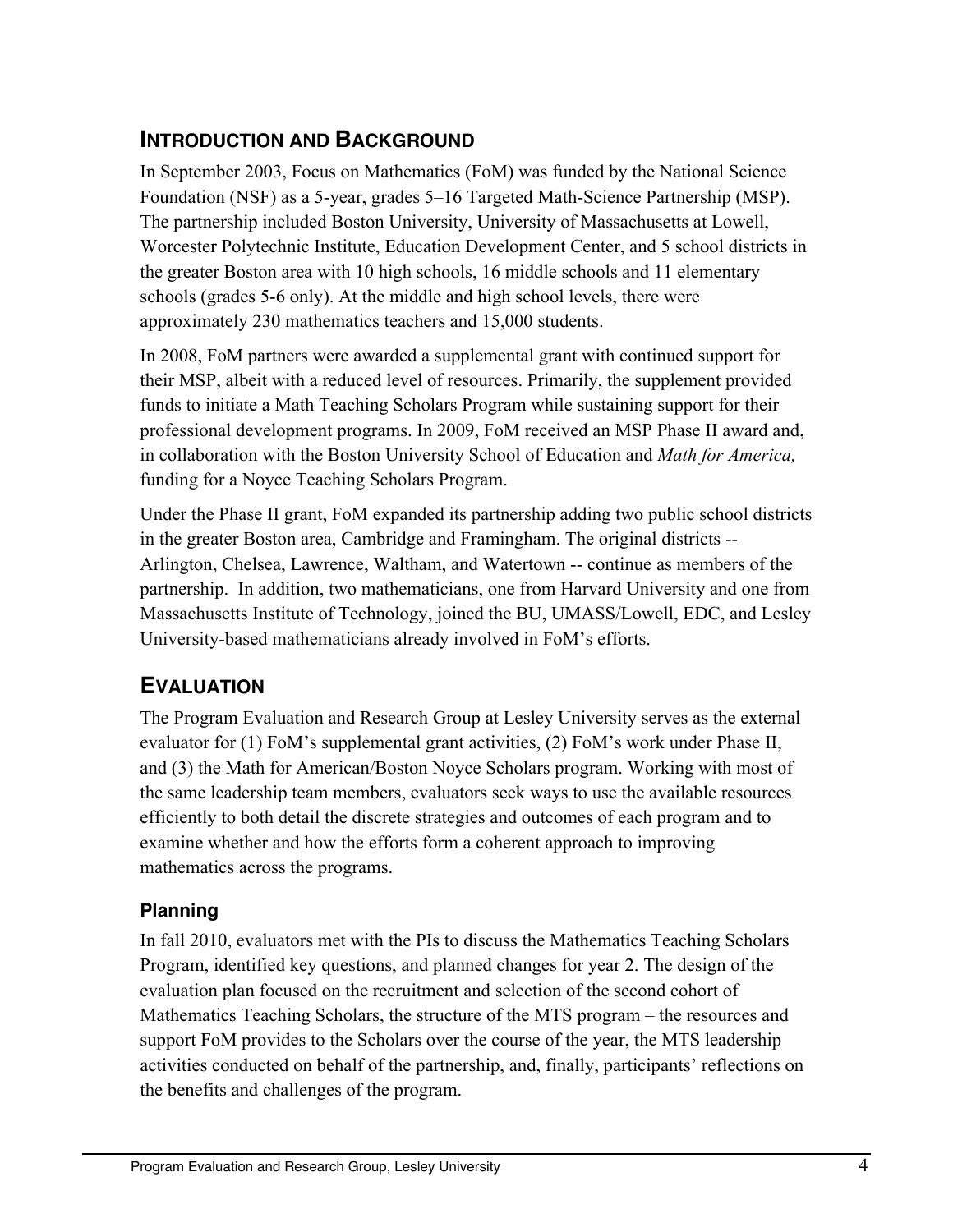# **Data Collection**

The following data were collected between June 2010 and May 2011.

- Interviews with Glenn Stevens and Suzanne Chapin.
- Interviews with the Cohort 2 Master Teaching Scholars and with the teacher enrolled in the Master of Mathematics for Teaching program (MMT) at Boston University in fall 2010 and May 2011.
- Surveys of 2010 summer institute participants.
- Surveys of participants that attended afternoon seminars during the 2010-11 school year.
- Observations of evening meetings for FoM's Teaching Scholars and MfA Master Teachers facilitated by Glenn Stevens, FoM PI, Steve Rosenberg, BU mathematician, and Juliana Belding, Harvard mathematician.
- Review of applications for the second cohort of Teaching Scholars as well as those applying for the 2011-12 school year.
- Attendance at FoM's bimonthly Executive Committee meetings.
- Ongoing communication with FoM PIs, mathematicians, district leaders, and program staff.
- Boston University's program database was accessed to determine program participation.

# **Reporting**

This report focuses primarily on FoM's Math Teaching Scholars program between June 2010 and May 2011. Please note that additional evaluation reports over the past year address other aspects of the partnership's programs and should be read in conjunction with this report, as the work is often integrated and complementary. These include:

March 2011: *Math for America Boston: Noyce Teaching Scholars Program at Boston University Evaluation Report, Year 2*

April 2011: *Focus on Mathematics Phase II Evaluation Report, Year 2*

Together, the reports examine growth and change at the partnership's leadership level, the engagement and contributions of mathematicians and mathematics educators, the structure and purposes of the programs as well as their reach across urban and metropolitan Boston districts, efforts to build and nurture a broad mathematics community to influence mathematics teaching and learning in the region and beyond, and research to define, describe, document, and measure mathematicians and mathematics educators' 'mathematical habits of mind.'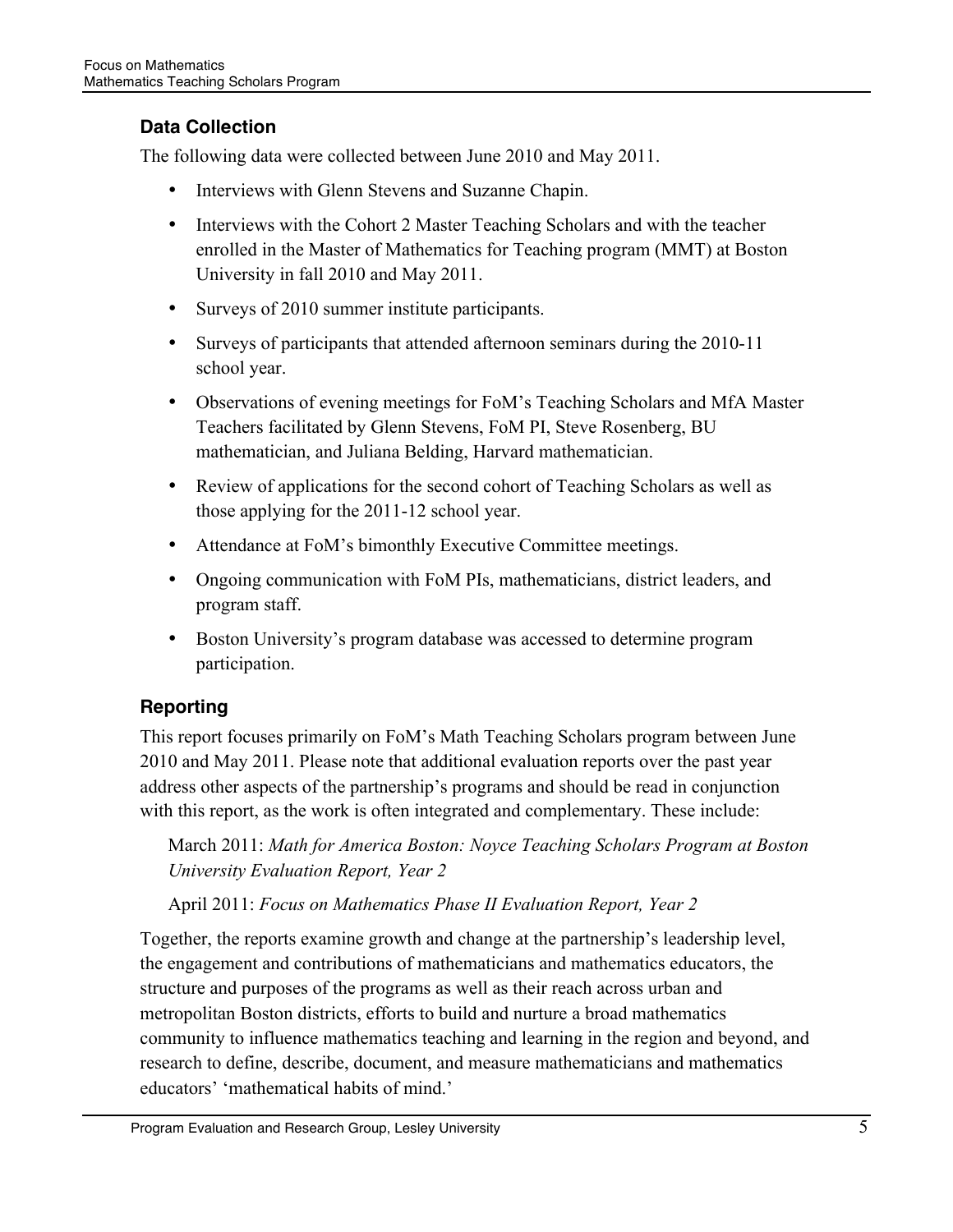# **FOM'S MATHEMATICS TEACHING SCHOLARS PROGRAM**

The goal of FoM's *Mathematics Teaching Scholars* (MTS) program is to increase student achievement by recruiting and retaining highly qualified teachers in the teaching profession. The program provides financial and professional support for experienced, effective teachers with strong mathematics backgrounds who are well respected in their classrooms, schools, and districts and are recognized as "leaders" by their colleagues.

*Teaching Scholars* receive honoraria of \$10,000 per year. While continuing to teach in high needs school districts, they also serve as mentors and professional development facilitators for the FoM partnership. In this way, the MTS Program becomes a vehicle for retaining talented teachers, supporting and further developing their knowledge of mathematics for teaching as well as their capacity to provide leadership support to the FoM community and their local schools and districts. As math leaders, these teachers play a critical role in sustaining and extending the work of the *Focus on Mathematics*  community.

In a nutshell, when I tell people who don't know what this is, I say I am participating in a grant-funded program that supports scholarship by high school teachers. It could be at a Summer Institute, where math rules, or pedagogical issues, or Common Core Standards. It provides a chance for us to participate in a level of scholarship that we wouldn't normally do in our district. By getting to do these things, the responsibility is on us to share with our district and schools. (Math Teaching Scholar)

We get a chance to think about math and teaching math and come up with ways to help ourselves and everyone in the group and other teachers do a better job of it. **(Math Teaching Scholar) (Math Teaching Scholar)** 

# **Teaching Scholars 2009-11**

As noted in last year's evaluation and program reports, FoM encountered a number of district-related issues that required adjustments to the partners' original implementation plan. As a result, the recruitment and selection of the first cohort of teachers was delayed until late spring 2009. Since then, FoM has established three distinct avenues of program support for teachers interested in taking on leadership responsibilities in mathematics education and/or gaining the knowledge and skills to do so.

· *In the past two years, twenty-two (22) teachers have been accepted into one of these three programs.*

# *Math Teaching Scholars*

FoM awards stipends on an annual basis to 4 veteran teachers. To apply, teachers must have strong mathematics backgrounds, be active participants in FoM professional development programs, and hold a masters or other advanced degree in mathematics or mathematics education. Most of the successful candidates to date have graduated from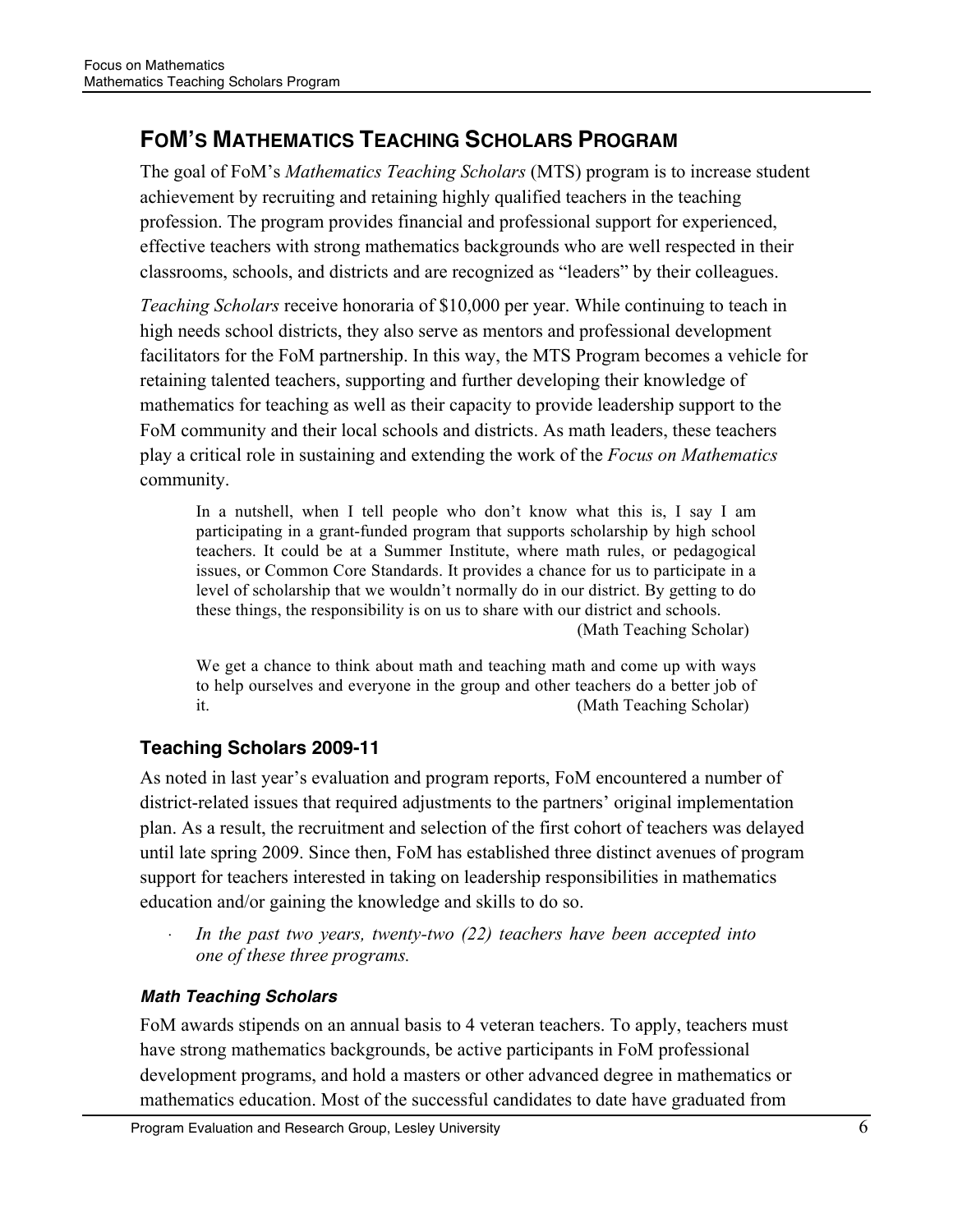BU's MMT program, participated in BU's PROMYS for Teachers program, and/or the Park City Summer Institute. In addition, most have already assumed some form of leadership role in their schools or districts prior to their appointment as an MTS. Local administrators support their interest in the program.

Since the start of the program, 5 teachers have been awarded MTS *stipends. Three (3) of these have served as MTS for both the 2009-10 and the 2010-11 school years. One MTS served last year, but resigned his position to teach abroad. He was replaced by one new MTS this year.*

#### *Masters for Mathematics Teaching Program*

The Master of Mathematics for Teaching (MMT) degree prepares graduate students to be experts in mathematics and professional development. It is designed for experienced teachers who seek to become leaders in mathematics education. The program is a joint offering of the College of Arts & Sciences (CAS) and the School of Education (SED) at Boston University. It is based on an immersion experience in mathematics, coursework in mathematics and mathematics education, and preparation for assuming leadership roles. Teachers enrolling in the program attend classes part-time for two academic years while continuing to teach full-time. They also participate in the PROMYS for Teachers program for 3 summers.

· *To date, 4 teachers from FoM districts have received tuition support through FoM's Supplemental Award from the NSF. Three awards were given last year to teachers completing their final year of the program. The fourth teacher to receive tuition support enrolled in the MMT program this year.*<sup>1</sup>

#### *Extension of the BU School of Education Noyce Scholars Program*

Boston University Noyce Scholars Program is designed to prepare recent graduates that have majored in mathematics or a STEM field and/or career changers with experience in a STEM field who want to become middle and high school mathematics teachers for students in high need districts. Noyce scholars receive full scholarships to BU's Master of Arts in Teaching (MAT) degree program in mathematics. The one-year program leads to a master's degree and initial teacher licensure. In exchange, Noyce scholars commit to teach for at least two years in high-need districts upon successful completion of the teacher certification program.

· *Over the past two years, FoM awarded stipends to 13 Noyce scholars who completed the MAT program and are teaching in high needs districts. The award further extends their 2-year teaching commitment for one or more years.*

Program Evaluation and Research Group, Lesley University **From Austice 2018** 7

 $\frac{1}{1}$  $1$  Twelve teachers from partnering FoM MSP districts have completed the MMT program since 2003. During the first 5 years of the MSP; their tuition was covered by FoM in exchange for a commitment of 5 years of teaching. A more limited number of awards are now available through the Supplemental budget.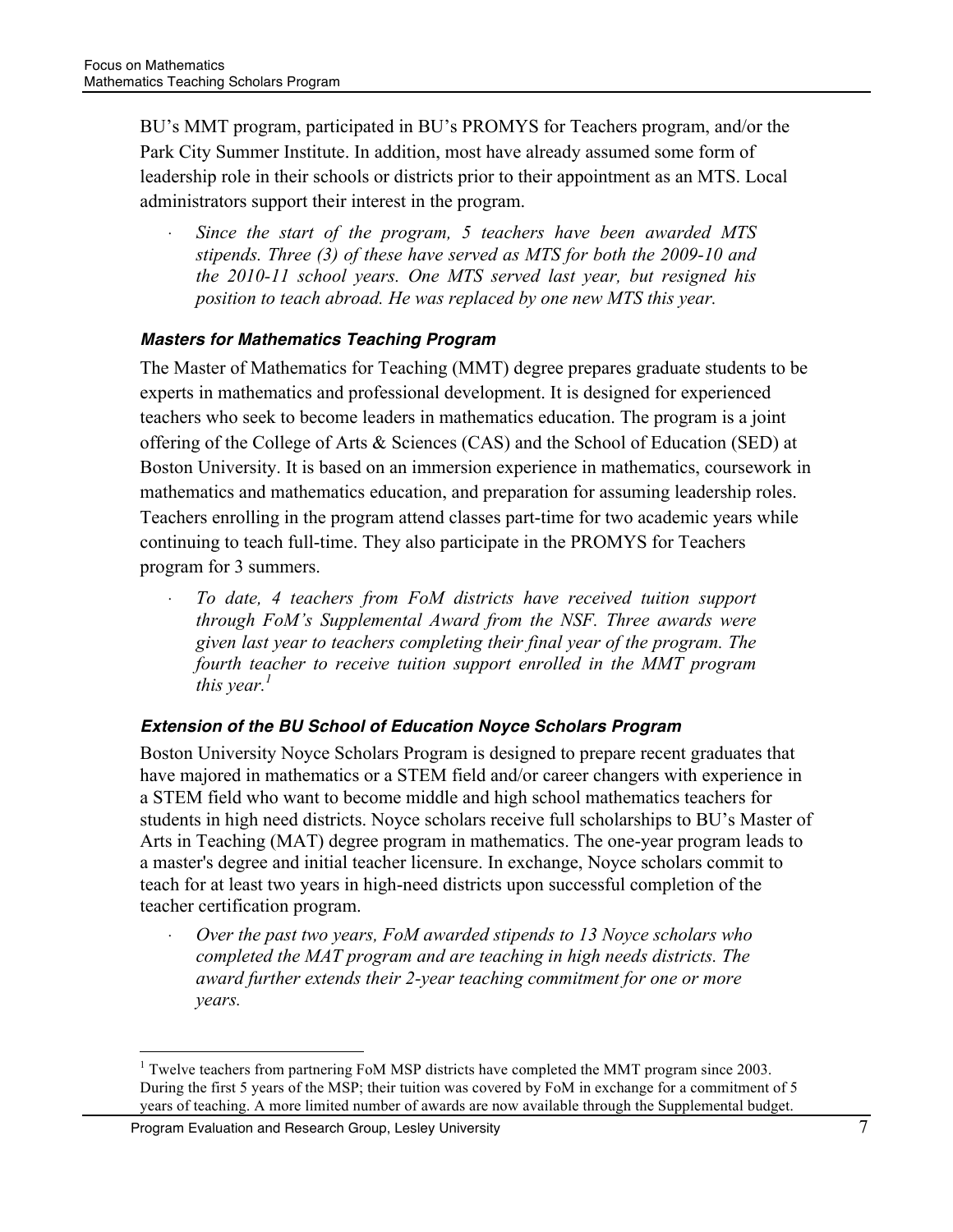The table below outlines the number of teachers FoM is supporting through the program.

|                                                                | 2009-10 | 2010-11                 | Award              | Commitment                                                                        |
|----------------------------------------------------------------|---------|-------------------------|--------------------|-----------------------------------------------------------------------------------|
| <b>Math Teaching</b><br><b>Scholars</b>                        | 4       | 1 new;<br>[3 returning] | Stipend            | Design/facilitate PD for FoM community:<br>other leadership activities, as needed |
| <b>Masters in</b><br><b>Mathematics for</b><br><b>Teaching</b> | 3       |                         | Tuition<br>support | Design/facilitate PD upon completion of<br>MMT, 5 year teaching commitment        |
| <b>Noyce Scholars</b>                                          | 5       | 8                       | Stipend            | Additional year commitment to teach in<br>high needs district                     |
| <b>Total Awards</b>                                            | 12      | 10                      |                    |                                                                                   |

**Table 1: FoM Teacher Leadership Support, 2009-11**

# *Math Teaching Scholars Cohort 2: Recruitment and Selection*

Last spring, FoM invited teachers from partner districts to apply for the second year of the program. Based on feedback from the previous year, PIs clarified program expectations and revised the application process. Teachers meeting the qualifications required were asked to secure support from district and school leaders if they planned to apply.

Thirteen (13) teachers from 5 of FoM's 7 districts completed applications for the program year 2. FoM PIs reviewed applicants' documents and interviewed each candidate. A committee comprised of the PIs, FoM mathematicians, and district leaders made the final selections. Cohort 2 includes:

• *Math Teaching Scholars*: Three teachers who served as Math Teaching Scholars during the 2009-10 school year were awarded stipends to continue to their leadership role during  $2010 - 11$ <sup>2</sup>. The fourth MTS, new to the program this year, is a high school mathematics teacher from Framingham, a district that joined the partnership in 2009 under the FoM Phase II program.

All 4 MTS in Cohort 2 are veteran teachers from FoM partner districts. Two are from Lawrence High School, a third works at the middle school level in Chelsea, and as noted, the fourth is from Framingham. All 4 have strong mathematics backgrounds, have been and remain active participants in FoM professional development programs, are graduates of the Masters of Mathematics for Teaching (MMT) program at BU, PROMYS for Teachers program at BU, and/or the Park City Summer Institute.

They have a range of prior leadership activities including collaboratively designing and offering professional development programs to peers, serving as a school-based mathematics coach, advising on curriculum materials selection,

 $\frac{1}{2}$  $2^{\circ}$  One MTS from the first cohort is teaching abroad this year.

Program Evaluation and Research Group, Lesley University 8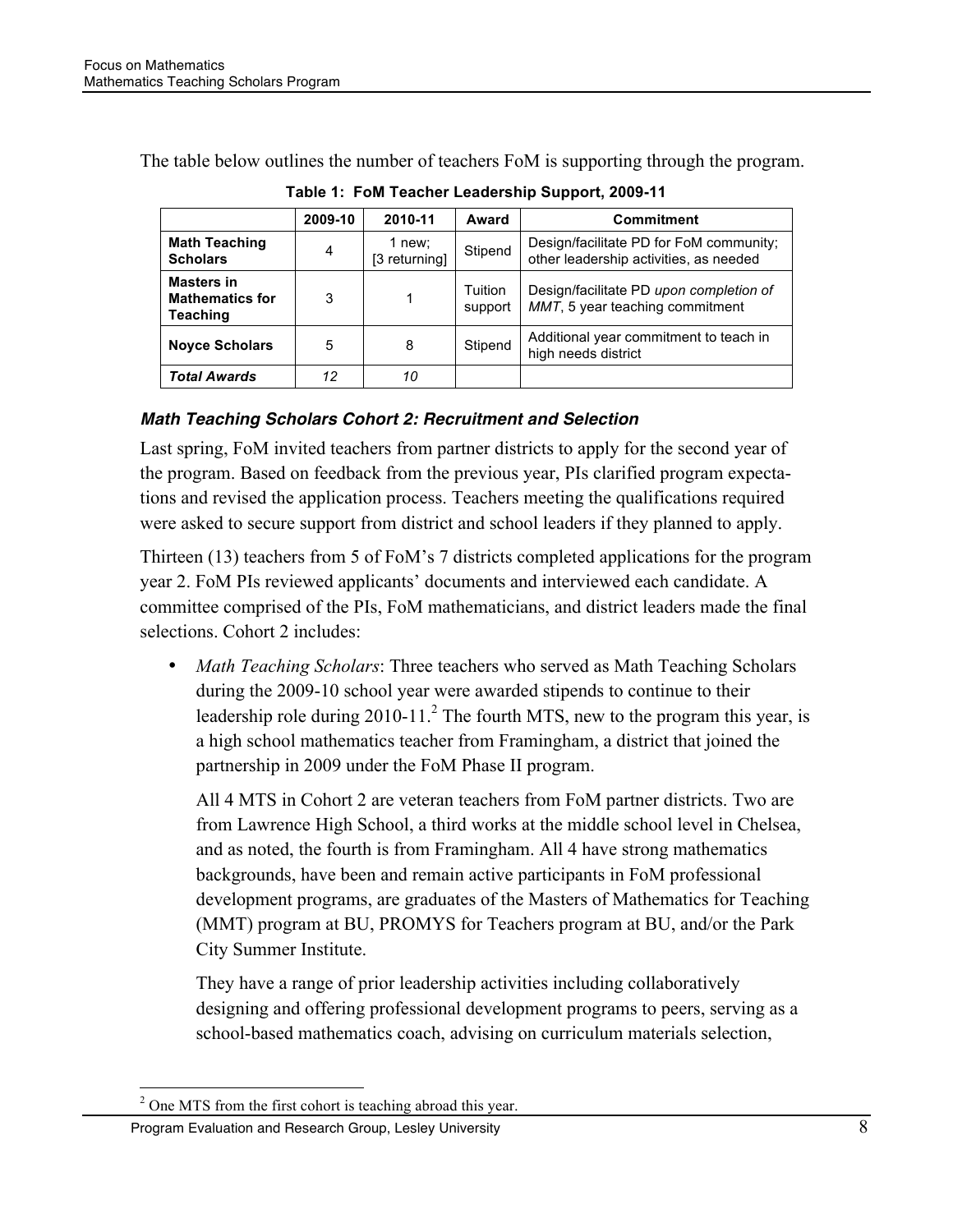developing coursework, offering afterschool support to talented students, and/or working as a counselor in the summer PROMYS for Teachers program.

- *Masters of Mathematics for Teaching participant:* One teacher from Watertown High School applied for and received funding to support his enrollment in Boston University's Master of Mathematics for Teaching (MMT) program. He entered the program in January 2011.
- *Noyce Scholars*: Similar to last year, 8 full time teachers serving in high needs districts who had previously been supported through BU School of Education's Noyce Scholarship Program and graduated from its MMT, also received stipends from FoM for the 2010-11 academic year.

| <b>MTS</b>               | FoM<br><b>District</b> | <b>Schl</b><br>Level | <b>BU/FoM</b><br>Program | <b>Gender</b> | Race      | Licensure |
|--------------------------|------------------------|----------------------|--------------------------|---------------|-----------|-----------|
| $\overline{c}$           | Lawrence               | НS                   | MMT, PfT                 | м             | Caucasian | yes       |
|                          | Chelsea                | МS                   | PfT                      | F             | Caucasian | yes       |
|                          | Framingham             | HS                   | PfT                      | М             | Causasian | Yes       |
| <b>MMT</b>               | <b>District</b>        |                      |                          |               |           |           |
|                          | Watertown              | HS                   | MMT (2011-13)            | м             | Caucasian | yes       |
| Noyce<br><b>Scholars</b> |                        |                      |                          |               |           |           |
| 8                        |                        |                      | MAT graduate             |               |           |           |

*Table 2: Mathematics Teaching Scholars Cohort 2, 2010-11*

# *Math Teaching Scholars Cohort 3: Recruitment*

This spring, FoM again put out a cross-district call for teachers from partner districts interested in applying for the third year of the MTS program. Six teachers have submitted applications. Three are currently serving as an MTS this academic year; two are new applicants. The sixth applicant is applying for support to continue his work in the MMT program for a second year. At this time, FoM has not yet made final a selection for the 2011-12 academic year.

· *Six (6) teachers from 4 of FoM's 7 districts completed applications for the program year 3.* 

**This evaluation report** details the work of the Cohort 2 Math Teaching Scholars and the teacher newly enrolled in the MMT program this year. A separate evaluation report of Boston University's Noyce Scholars Program describes the Noyce Scholars' program and activities (NSF #0733762).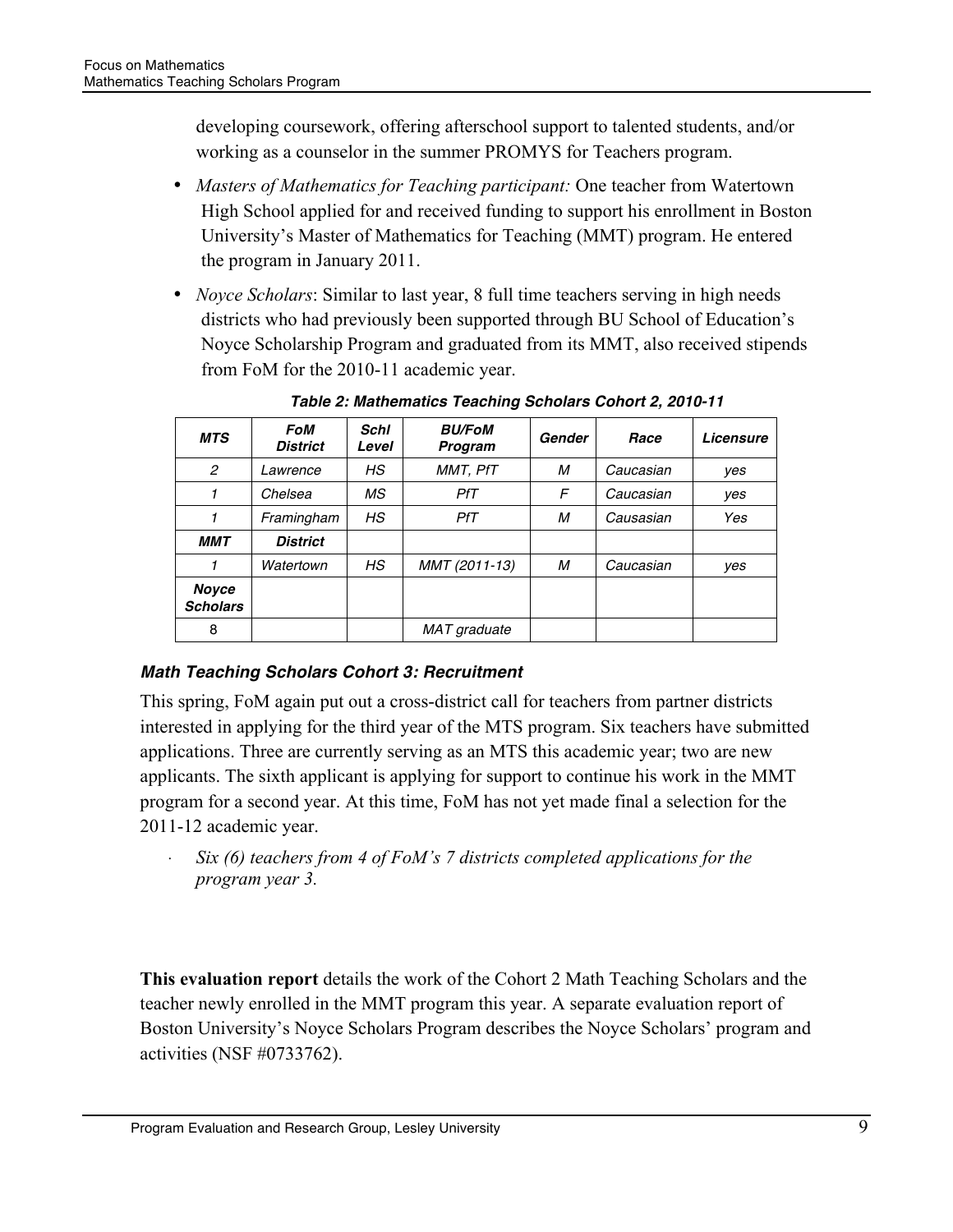### **Focus on Mathematics Support for Mathematics Teaching Scholars**

Focus on Mathematics leaders -- the PIs; mathematicians at Education Development Center, Boston University, University of Massachusetts at Lowell, and Harvard University; mathematics education faculty members at Boston University; district leaders; as well as the expanding mathematics community within the broader FoM network were available formally, informally or on an as-needed basis to provide support for Mathematics Teaching Scholars throughout the year.

I've received mathematician help from people within the MTS group—Al Cuoco, Glenn Stevens, Steve Rosenberg, Matt Chedister, my peers, I've received some good ideas and support as far as implementing these new standards. And, this year more than last, I find that we participants help each other out a lot. We're all on each other's speed dials. We email each other regularly; send curriculum stuff back and forth. (MTS, Spring 2011)

The support from BU in general is really great, especially in terms of raw amount of talent or teaching talent. There are 30 people I can ask and get great feedback. So it's great to be plugged into that network. My math frustrations don't burn me too much, because it will be no more than a month that goes by and there will be someone I can ask. Also, in my district, I work with very strong competent people. Usually I can walk down the hall. But if it's beyond that, I can go to Steve or anyone at BU. (MTS, Spring 2011)

I kicked around the idea [for the seminar] with some [district] people—we are bouncing things off each other all the time. I talked a lot with BU people in general—other MTSs. I asked Al and Bowen some questions at some of the PROMYS workshops. I feel like I talked to a lot of people about the problem. That's a community of people I draw off of all the time for ideas. Whenever there's a workshop or seminar, I'm always bouncing hard math ideas off people there. There's a lot of math expertise [at BU/FoM], and in [the district]. I feel like I'm constantly asking questions and getting ideas. (MTS, Spring 2011)

There were also a number of more structured meetings and professional development sessions during the year to which MTS were invited and/or strongly encouraged to participate. All FoM-related programs examined and explored mathematics, pedagogy, curriculum issues, the Common Core Standards, and/or other topics focused on teaching and learning mathematics. These programs included:

- The Math Teaching Scholars evening dinner meetings [8 sessions, October-June, 6-8 pm]
- Masters in Mathematics for Teaching program at Boston University [Part-time, 3-year, 38 credit graduate program offered jointly by the Graduate School of Education and the College of Arts and Sciences.
- PROMYS for Teachers seminars at EDC [5 all-day sessions/year]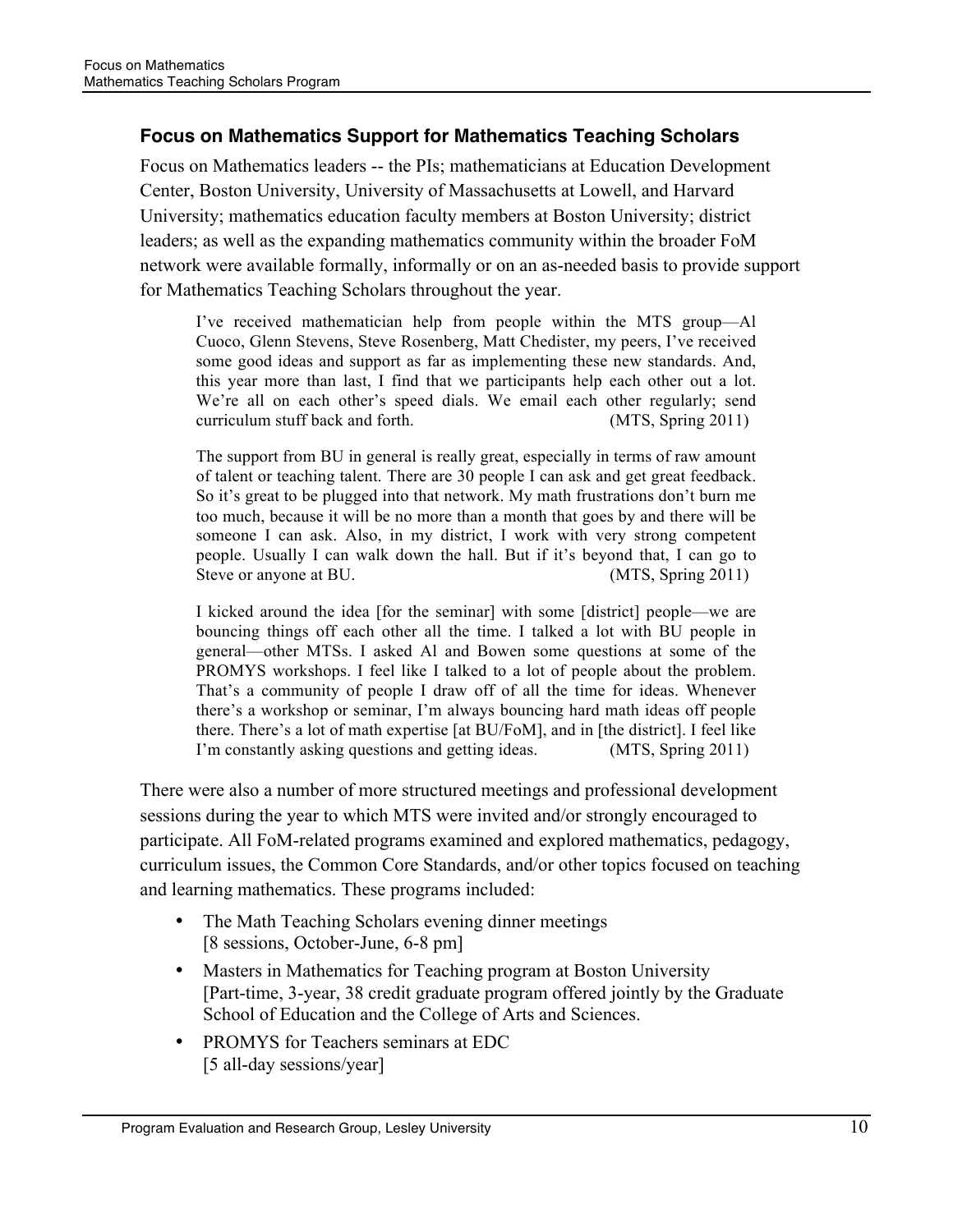- The Math for America/Boston seminar series on Friday evenings [6 sessions, September-March, 4-8 pm]
- On-going Focus on Mathematics seminars, study groups, colloquia, and summer institutes

The Math Teaching Scholars Meetings are discussed in this report; other FoM professional development programs were reviewed in the 2011 FoM Phase II and Math for America/Boston evaluation reports.

# *Math Teaching Scholars Evening Meetings*

The first meetings of the MTS (cohort 2) with FoM PI, Glenn Stevens, and BU mathematician, Steve Rosenberg, were held in October and November 2010. The group gathered to clarify expectations for the teachers' contributions to the FoM partnership, schedule the annual seminars for district partners that, over the past year, were designed and facilitated by the Math Teaching Scholars, and identify opportunities for the members' own professional growth and development.

The seminar was designed to be a study group for the Math Teaching Scholars, cross-districts. We'd like it to dovetail with what the Math for America Master Teachers will be doing. We'll keep mathematics in there, but we're thinking about it helping to develop a core of teacher leaders who will run seminars, summer institutes, and have discussions about various things. (FoM PI)

Stevens was exploring ways to bring both MTS and MfA Teaching Fellows together, as a first step to designing a longer-term professional development program "that incorporates mathematics distinctively."

We are working with phenomenal teachers. I want to build a structure so that they will feel special and that they belong to a group. Math for America will provide that structure in the long term. …The idea [is to foster] a national core of people -- leaders for other teachers that are both graduate students and mathematicians – designing courses, sharing math problems with one another. (FoM PI)

During their first two meetings, seminar members discussed the critical qualities of the afterschool seminars for teachers (a clear, mathematical focus, teachers work with others to solve problems, relate their experiences to what they do in their classes). Each MTS signed up to facilitate a seminar during the academic year in a location that would rotate among the FoM districts but be open to and draw from teachers across FoM's 7 partner districts. Some MTS began to discuss their initial ideas and plans for fall sessions.

The group also reviewed the recently released and adopted Common Core Standards for mathematics, considered the classroom and assessment changes these would entail, and discussed how the teaching scholars might support districts' work in this area. Questions about the value of MTS members pursuing National Teaching Board Certification were also considered.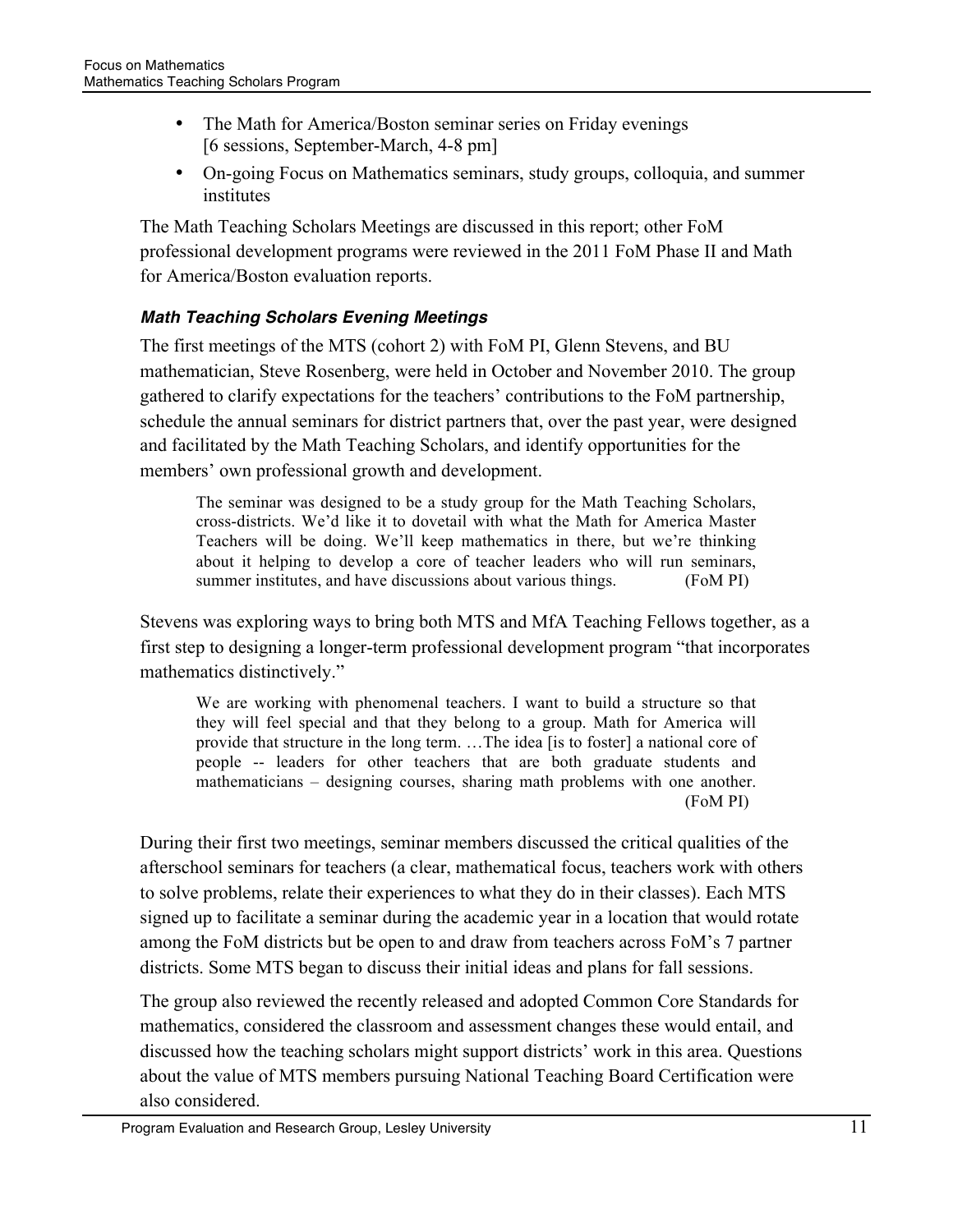Math Teaching Scholars, when interviewed in fall 2010, were pleased with the program start-up this year, the intended purpose for and design of the monthly meetings.

The main purpose of the meetings, it seems from our practice, is to plan out activities that we MTS will then implement. We talk a little about strategy and how we integrate that. We've talked a little bit about the differences between the 7 school districts. …We talked about what the content of the seminars should be, what we've done, and Glenn's provided feedback on seminar topics; we talk as well about possible topics for summer institutes. The intent is for us to have some scholarly activities in addition to just being good teachers and leaders in our communities. So any of these topics we choose for seminars or summer institutes are topics we should know something about, but which involve a fair amount of legwork and scholarship on our part. To identify it early on, gives us a chance to do our work. We do it above and beyond our school activities, which is why we get a stipend. And it's considered a prestigious thing. (MTS, Fall 2010)

MTS reported that the program felt more organized this year than last, and the program's expectations for their work were clear.

When we spoke last year, one of the things I mentioned was that the expectations were really not terribly well defined, and I think that went with it being the first year. The expectations that Glenn has are [now] quite well defined. By the end of the first meeting [this year], we identified who would do what seminars when, had a draft of what seminars we would do and how they would be delivered, problem sets, and the involvement of other teachers. We fleshed out a lot of that—we were looking for that kind of detail. But this year, we know up front what we want to do and how it will happen, instead of it just evolving as it did last year. (MTS, Fall 2010)

We will serve as mathematical and teaching leaders in our respective school districts [where] we will volunteer to conduct professional development, which I've done above and beyond what we've discussed. I've conducted 3-4 sessions, after school and during professional development time. That's the informal part, which, I assume, varies by person, since we each do that which we feel passionately about. Then the expectation is that there are some specific activities we will lead--FOM seminars, delivering some of the content institutes, 4-day courses offered during the summer. (MTS, Fall 2010)

In early December, Stevens brought the two leadership program participants together (the 5 Math Teaching Scholars and the 3 Math for America Master Teaching Fellows) and asked Juliana Belding, a mathematician teaching at Harvard University and facilitating a FoM study group in Cambridge, to join him in facilitating the MTS seminars. Steve Rosenberg, BU mathematician and Matt Chedister, a BU doctoral student in mathematics education, continued to support the MTS work. Erica Litke, a doctoral candidate at the Harvard Graduate School of Education, was also asked to participate in the group meetings.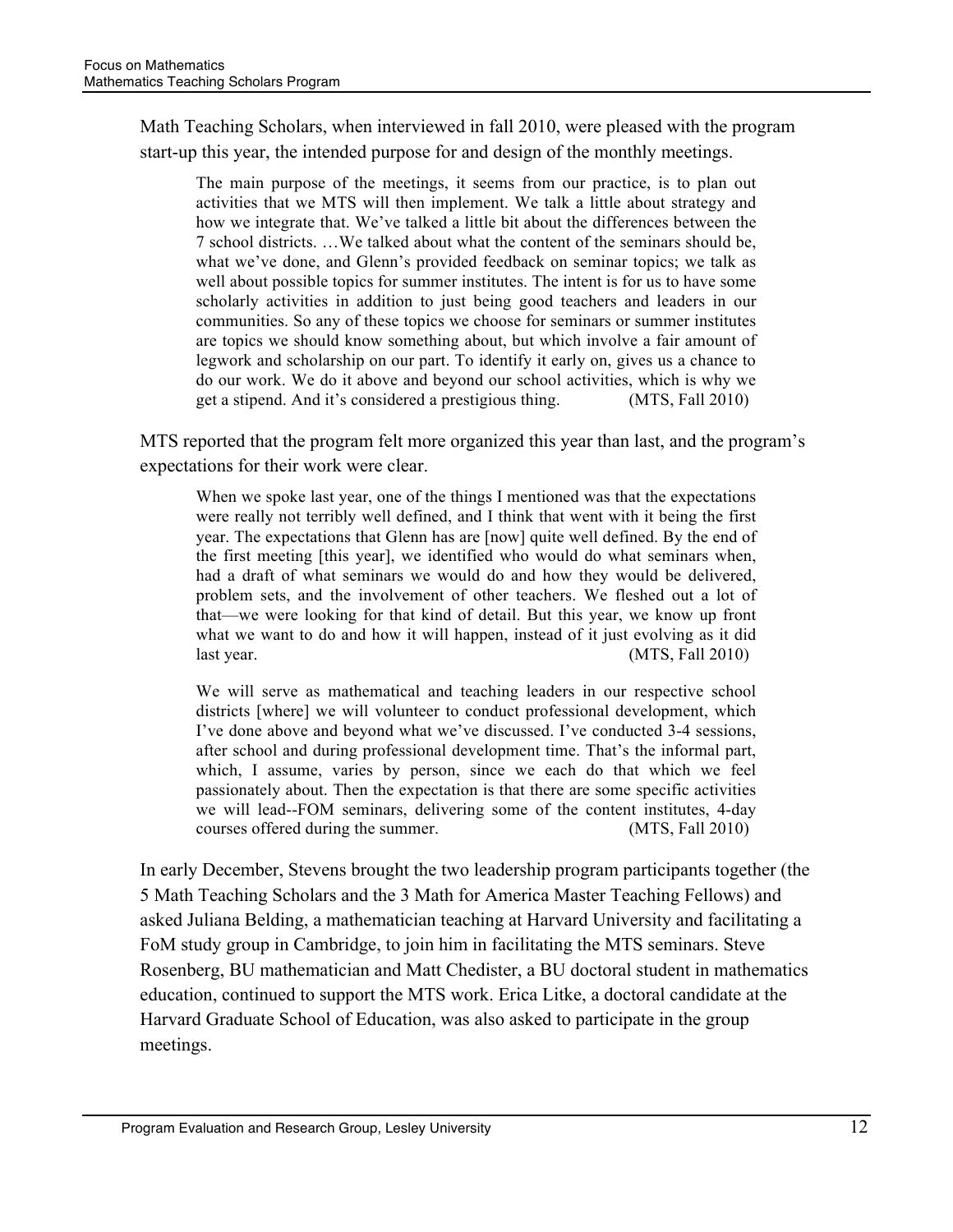To determine the direction of their joint work for the 2010-11 school year, the combined group of math teacher leaders first discussed the mathematical and pedagogic challenges they had faced as teachers and within their schools and districts in the past year.

This generated an interesting discussion, mainly concerning challenges teachers faced when addressing weakness in student backgrounds. …Teachers mentioned their frustration at how to access students' previous knowledge, and whether to spend time re-teaching a topic versus building it into the current material. … The most commonly reported 'student weakness' seemed to be arithmetic of fractions and algebra. (Facilitator notes, December 2, 2010)

Teachers suggested it would be useful to trace the origins and uses of algebra through the grade levels. Facilitators, Stevens and Belding, recommended they begin by examining how algebra is addressed in the Common Core standards, and read two documents in preparation for their next session: a presentation by H.Wu "From arithmetic to algebra" and the National Math Panel report on *Critical Foundations for Algebra.* The idea that the group's further exploration of these issues might lead to the development of a summer institute was raised.

As a final item on the December meeting's agenda, the group generated a list of ways to strengthen the FoM MTS program. Suggestions included: (1) that FoM extend its partnership to additional districts and specifically involve more Boston Public School teachers in the program (those teaching in urban settings), (2) that during their meetings together they examine the work of teachers in high-achieving urban and suburban schools through classroom visits or videos, and (3) that they investigate what 'teaching for understanding' vs. 'procedure' looks like.

At the February and March sessions, teachers and mathematicians discussed the issues raised by H. Wu in his paper, especially the idea that students struggle with the transition from arithmetic to algebra due to 'misleading and/or non-existent definitions.' In February, they decided they would try to draft definitions for fraction, line, and function based on how (1) teachers use the idea/concept in the classroom at their own grade level, and (2) what teachers thought should be the definition presented to students when they are first learning about the idea/concept in the classroom. In March, teachers shared their individual drafts and struggled together to define 'rational number.'

The MTS, during spring interviews, said they found these collaborative conversations interesting and useful. Some members of the group appear to continue to consider and reflect upon the issues raised in their meetings over time; others see the discussions as helping to build a more cohesive community.

We have had some interesting discussions about how do you define terms that we throw around all the time. What's a fraction? What's a line? Glenn likes to tell PROMYS students that we're here to talk about simple things, but it's not so simple. (MTS, Spring 2011)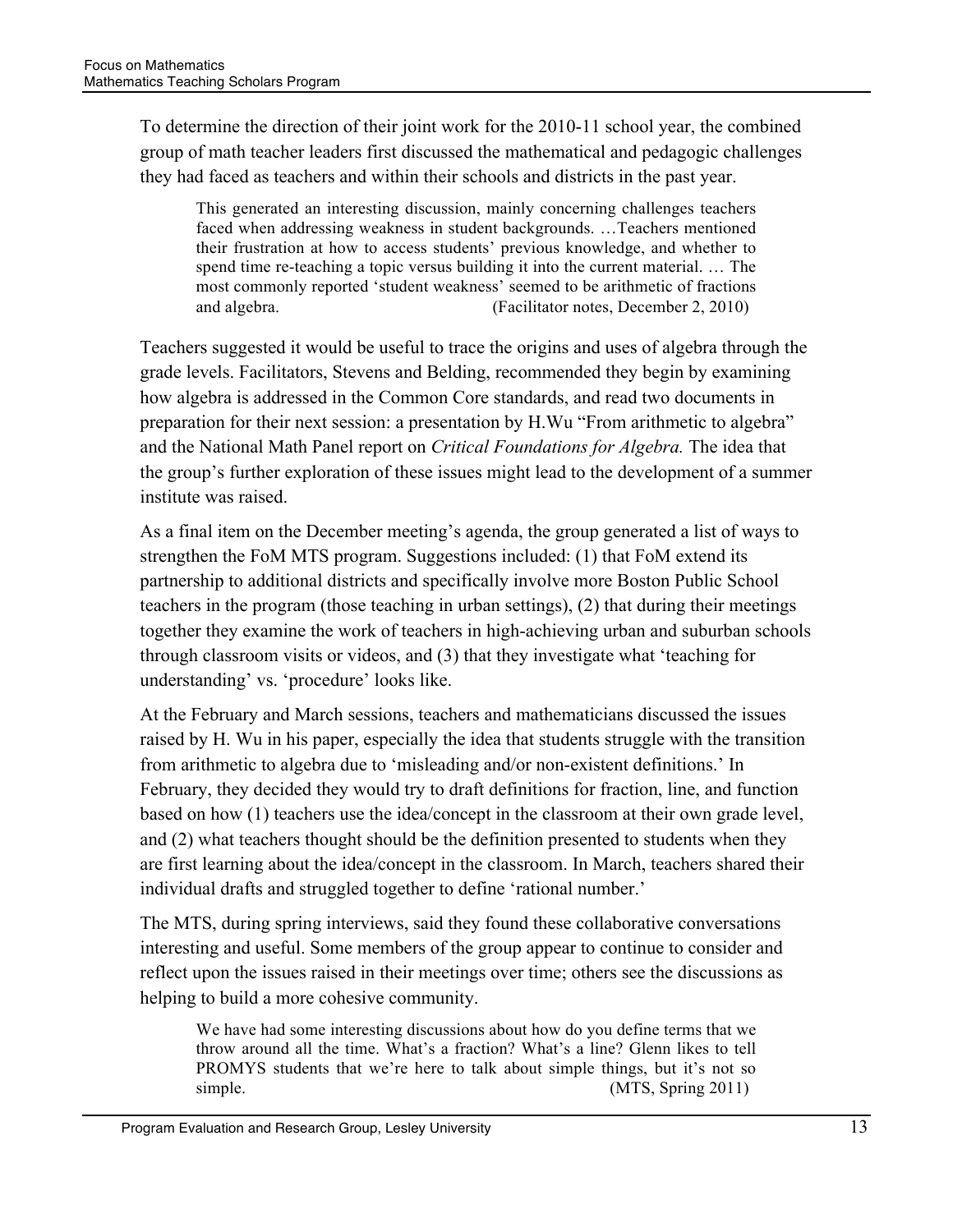The atmosphere we have in the meetings if very interactive, so everybody can talk and say their opinion. Juliana is very, very good. She is the main person who puts things together for the meetings. She makes me comfortable.

(MTS, Spring 2011)

As an outgrowth of their readings, discussions, and creating definitions for key mathematical terms, facilitators and teachers began to focus on designing a 4-day summer institute that would engage other teachers, across grades, in these conversations and discoveries. From March through June, during as well as in between meetings, the group discussed in-person and by email ideas for the institute. They defined key goals, determined who the audience would be, outlined a structure for the program, examined available resources, and designed and shared problem sets. By June, the session was nearly set. The group had worked collectively and in small groups to design and develop the institute.

The institute is set for August 15-18, and was announced to the FoM community before the school year ended. Two MTS, one from Framingham and one from Lawrence, agreed to facilitate the institute. A flyer was sent out to FoM districts describing the institute and encouraging teachers to attend.

#### **Focus on Mathematics, 2011 Summer Institute**

#### **Session 2: Transformation and Number. Making connections between** arithmetic and geometric transformations through mathematical practices.

The Common Core State Standards were adopted by Massachusetts in the summer of 2010. Each grade delineates the key components to be covered in areas such as geometry, number and quantity and the number system. These standards not only map the development of key concepts through the grades but also discuss eight key mathematical practices that are necessary for students' mathematical development. In this weeklong seminar, teachers will explore how the threads of arithmetic and geometric transformations develop throughout the middle school and high school grades and how the eight practice standards can play out in this context.

Each day of the institute will start with an exploration using Geometer's Sketchpad (No prior knowledge with the software is required.) Teachers will learn how to use Sketchpad to facilitate investigations, make conjectures, and perform basic constructions. The remaining time will be spent working as a group on problem sets that develop the structural connections between the arithmetic of numbers and the geometric transformations explore in the morning Sketchpad session.

A key focus will be on understanding congruence and similarity in terms of geometric transformations (as described in the CCSS for 8th grade), the development of this and related topics in the early grades, and the extensions to the upper grades including connections to polynomials and complex numbers.

The institute is aimed toward Middle and High School mathematics teachers (grades 6-12) and the math coaches who work with these grade levels. Teachers from the same district but who teach different grade levels (for example, an 8th grade and a 10th grade teacher) are especially encouraged to apply.

There are also plans to follow-up with a few (optional) one-day seminars in the fall. These would be a chance for participants who wish to reconnect, share issues and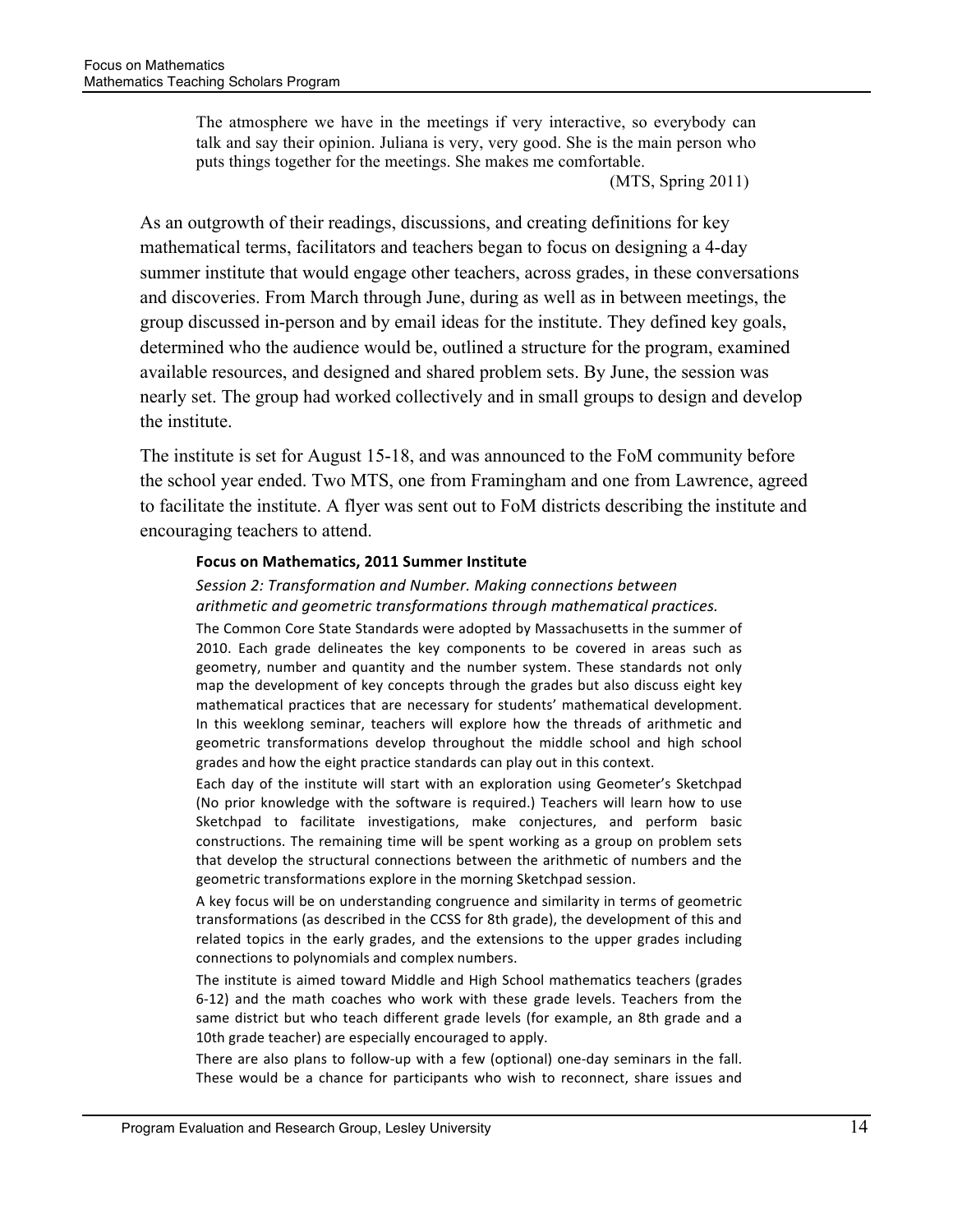ideas and continue to explore the mathematics content and practices from the summer seminar

When interviewed in spring 2011, MTS clearly valued these meetings. They noted how the considerable knowledge and skills of this group of participating teachers, as well as the facilitators, contributed to the development of the summer institute. Despite the intensity of their work together and the challenges they faced in making time to contribute to it, teachers appreciated the opportunity the meetings provided to collaboratively plan this professional development program.

I think working together with other math teachers is something we don't get a lot of opportunity to do. The Summer Institute project is the best opportunity I've had to really collaborate on something. (MTS, Spring 2011)

I feel like [the work on the summer institute] is going well. It's hard, because so many different people are involved in the planning process. I feel like we had a couple of meetings and started to crystallize concrete ideas of the threads arithmetic and how it is connected to geometric transformations. It's been a little hectic having so many people. At the same time, with very diverse backgrounds—people have a range of strengths. We've sub-divided down to work on problem sets. It's really coming around. It's going to be great. We have come up with some very interesting problems. (MTS, Spring 2011)

Usually my participation [in the MTS meetings] is about bringing my experience with middle school – what is worth teaching in middle school, what students learn in middle school, how it looks in the middle school. So now [for the institute], I will prepare a set of problems about transformation, and then we will discuss again which of them are the best. (MTS, Spring 2011)

I helped prepare the institute that we will give this summer. I will not be a primary facilitator, but I have been part of the group developing the curriculum and contributed some of my geometers' sketchpad problems on transformation and number. (MTS, Spring 2011)

#### *Masters of Mathematics for Teaching Coursework*

The MMT program, offered jointly by the School of Education and the Graduate School of Arts and Sciences at BU, is designed to provide content-rich experiences for mathematics teachers interested in improving their classroom instruction while also preparing for leadership roles in developing curriculum and facilitating professional development opportunities for peers. Teachers participating in the program continue to work in the classroom and take courses part-time over 3 years to accrue a minimum of 38 credits.

For three summers, teachers attend six-week summer programs of intensive study in mathematics. During the academic year, they work to complete their required coursework. In the School of Education (18 credits) courses include geometry and advanced topics in algebra, a study of mathematics curriculum, and a course focused on designing professional development programs in mathematics education. In Mathematics

Program Evaluation and Research Group, Lesley University 15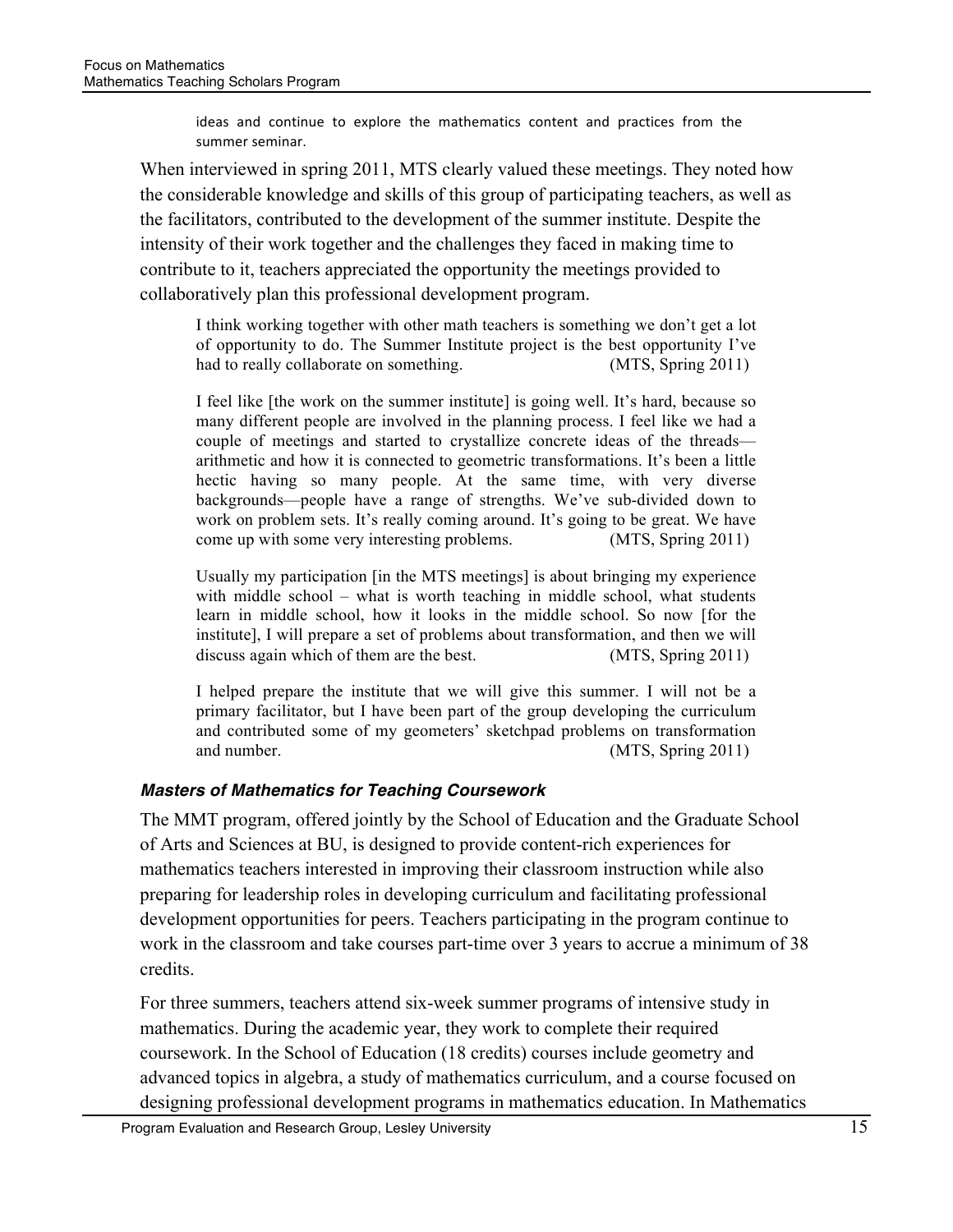(20 credits), teachers study topics in number theory, problem solving in number theory, and research methods in mathematics. Teachers then select from a range of possible elective courses in mathematics and education.

This year, one teacher from a FoM partner district applied for and was accepted into the program. S/he receives tuition support from the MTS program. Evaluators asked the MMT to reflect on this first half-year involved in the first course in the program.

We read a lot about teaching in inner city schools, but didn't visit any or tutor any students from those schools. … I would have liked some chance to practice what we were reading. Otherwise, it was a very good course. I really liked it. (MMT)

The coursework increased my perspective on the kinds of pressure kids have outside of school; the way students perceive school, the challenges that immigrant students face when they come to this country. The easiest example is when I create math problems. I think more about ESL students. It has influenced how I interact with students one-on-one. (MMT)

S/he also participated in the program's MTS/MfA evening meetings.

We had some good math discussions talking about defining certain math terms, using consistency in the way we taught, and coming up with ideas for a seminar. That's been refreshing because very rarely as a teacher do I get to look at the big picture from K-12. That's been rewarding and educational. I've also gotten to hear other math teachers' perspectives different than my own. (MMT)

#### **PROMYS for Teachers Workshops at EDC**

During the academic year, PROMYS teachers [are invited to] attend five full-day workshops offered jointly by Education Development Center and Boston University's Department of Mathematics. These seminars are designed to help teachers "unpack" the pedagogical approaches used in PROMYS to enrich the school curricula. Another important goal of the workshops is to establish an ongoing network of teachers, mathematics educators, and research mathematicians. http://www.promys.org/pft/details.html

MTS, many of whom have attended PfT in past years, are invited to participate in the 5 workshops held at EDC each year. Teachers spend the full days together, making presentations of their work, sharing experiences from their classrooms, working on mathematics topics of interest, and, at times, exploring curriculum materials under development or newly published or hearing from a mathematician or scholar visiting the area for the week.

At the time the report was written, 4 PfT workshops had been held. Of *these, 2 MTS had attended 1 session; 2 had attended all 4.*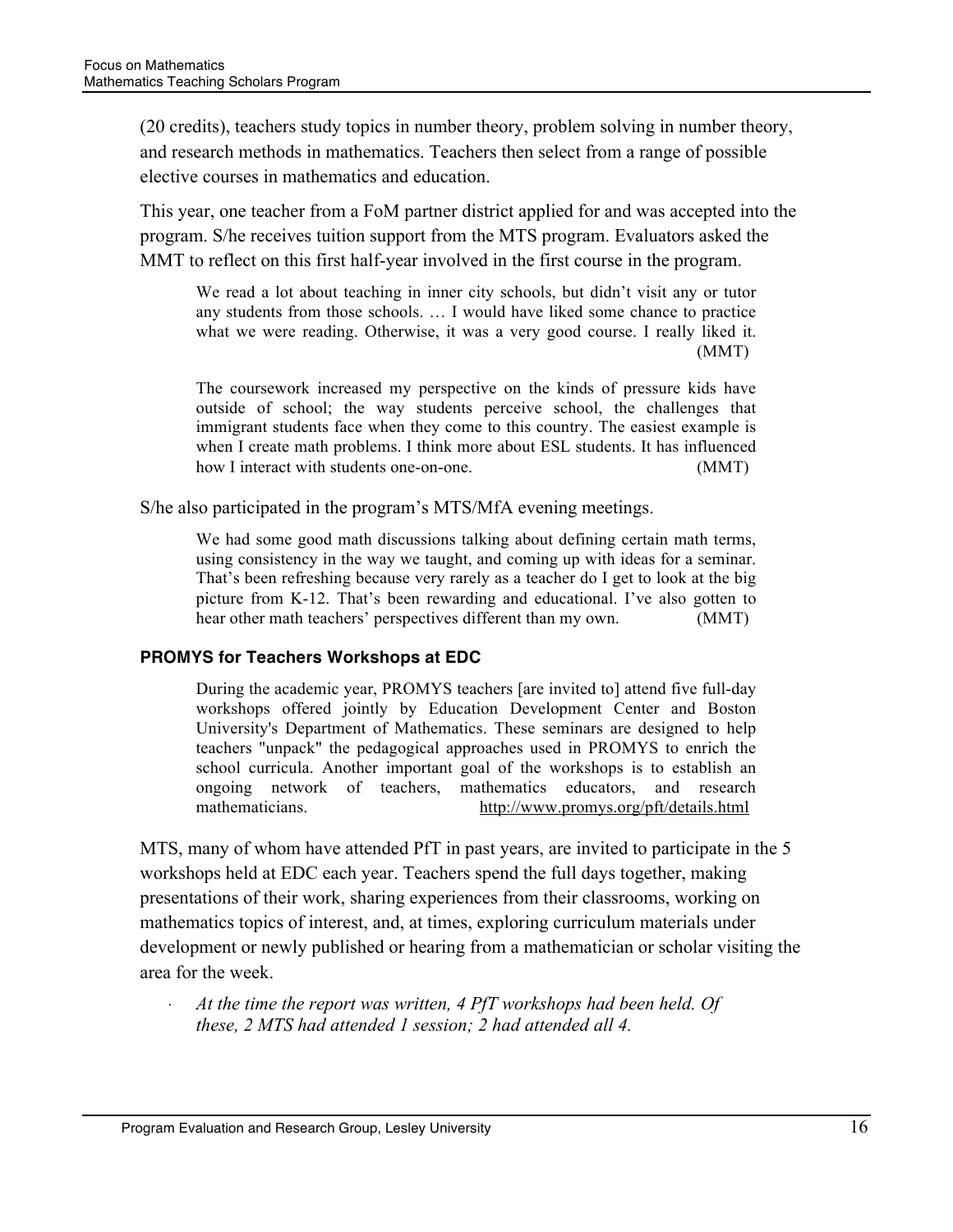# **MTS' Contributions**

#### *Contributions to the Focus on Mathematics Community*

The Math Teaching Scholars made considerable contributions to the FoM community between June 2010 and May 2011. These included:

- Focus on Mathematics professional development programs for mathematics teachers across the seven partner districts. MTS designed, developed, and facilitated: - six 3-hour afterschool seminars during the 2010-11 academic year and - four summer institutes: two in summer 2010 and another two planned for summer 2011 (all 4-day sessions).
- Focus on Mathematics Math Fairs and Math Expo Some MTS coordinated district math fairs, encouraged and supported teacher and student participation during the 2010-11 academic year.
- PROMYS for Teachers six-week summer program at Boston University. Some MTS served as 'T-squares,' counselors to the mathematics teachers and graduate students enrolled in the PfT program summer 2010 and 2011.
- · Cooperating teacher for Noyce Fellows Program One MTS served as a cooperating teacher for a Boston University's Noyce Fellow.
- Focus on Mathematics Executive Committee Two MTS represented their districts on the governing and decisionmaking committee for the FoM partnership this year.
- FoM Advocate

MTS were strong advocates for teacher participation in FoM professional development programs.

I guess the way I see it is that, we have FOM, but we need people to be active above and beyond regular participation in study groups. If we want to have 3 hour seminars after school, it is time intensive, so we need people in leadership roles who can rally the troops and get the word out about them. So the end result is that I can be a leader and be vocal and increase the number of people involved and increase the participation. (MTS)

#### **Afternoon Seminars**

Focus on Mathematics' partner districts take turns hosting afternoon seminars each academic year. Seminars are open to FoM teachers primarily in grades 5-12, district/ school administrators, university faculty members, and to undergraduates and graduate students in teacher preparation and mathematics degree programs at partnering institutions. Seminars offer all attendees opportunities to explore mathematical problems, deepen their knowledge of mathematics, and increase their confidence teaching mathematics. Participation is voluntary.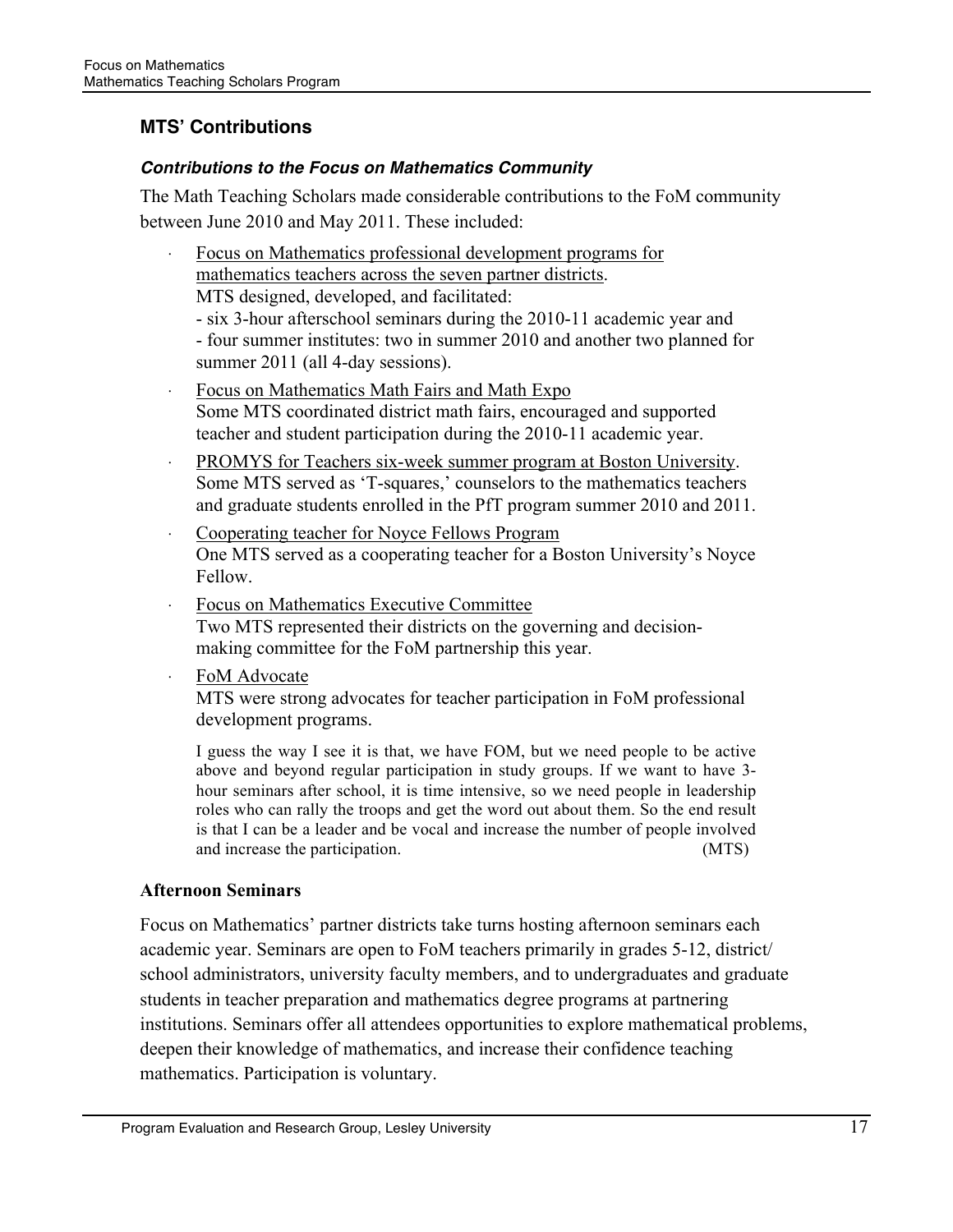Participating teachers from the same districts and schools, or those working at the same grade levels across districts, spend time together solving problems, discussing strategies and approaches, and considering applications for their classrooms. A consistent, core group of teachers have attended FoM seminars for the past 8 years and often encourage their colleagues to attend. The seminars contribute to FoM's broader goal of creating a vibrant within school as well as cross-district and institution mathematics community.

This year, six seminars were developed and facilitated by the MTS. The descriptions listed below were sent to all district leaders and teachers in the partnership.

1. Performance Tasks for Math

Standards-based teaching and learning, including the new Common Core State Standards for Mathematics, emphasize the importance of performance-based assessment. Seminar facilitators will introduce the concept of performancebased assessment in mathematics, including the ingredients of a valuable performance tasks. There will be three work sessions, each centered around a mathematical task.

2. Measurement Problems

Students consistently have difficulty with measurement problems. Seminar facilitators will present interesting measurement problems for middle and high school students and discuss different methods of approaching these problems with students. Teachers will have the opportunity to work together to solve different types of measurement problems and will leave the seminar with a packet of problems that they can use in their classrooms.

- 3. "Like" This Group? Exploring Groups with Circles and Triangles The structure of a "group" will be explored in various settings, including that of clock arithmetic and symmetries of an equalateral triangle. Teachers work on activities together, and discuss further applications of groups to investige.
- 4. Math Fair

A team teachers from several FoM districts that have effectively engaged students in developing and submitting mathematics research projects at school and district math fairs provided information and resources to help those not yet involved, new to their districts, or member of new partner districts get started.

5. Absolute Value Equations and Inequalities

This seminar first look at strategies for solving absolute value equastions involving linear terms and then progress to absolute value equations and inequalities that have non-linear terms. While working through the problem sets, the emaphsis will be on how much educators should scaffold difficult problems for their students.

6. Teaching and Learning Proof Throughout the Grades Most students do not encounter the concept of mathematica proof until they reach Geometry in high school and then, typically, never again. Proof is one of the core concepts of mathematics if not indeed it's very heart. In this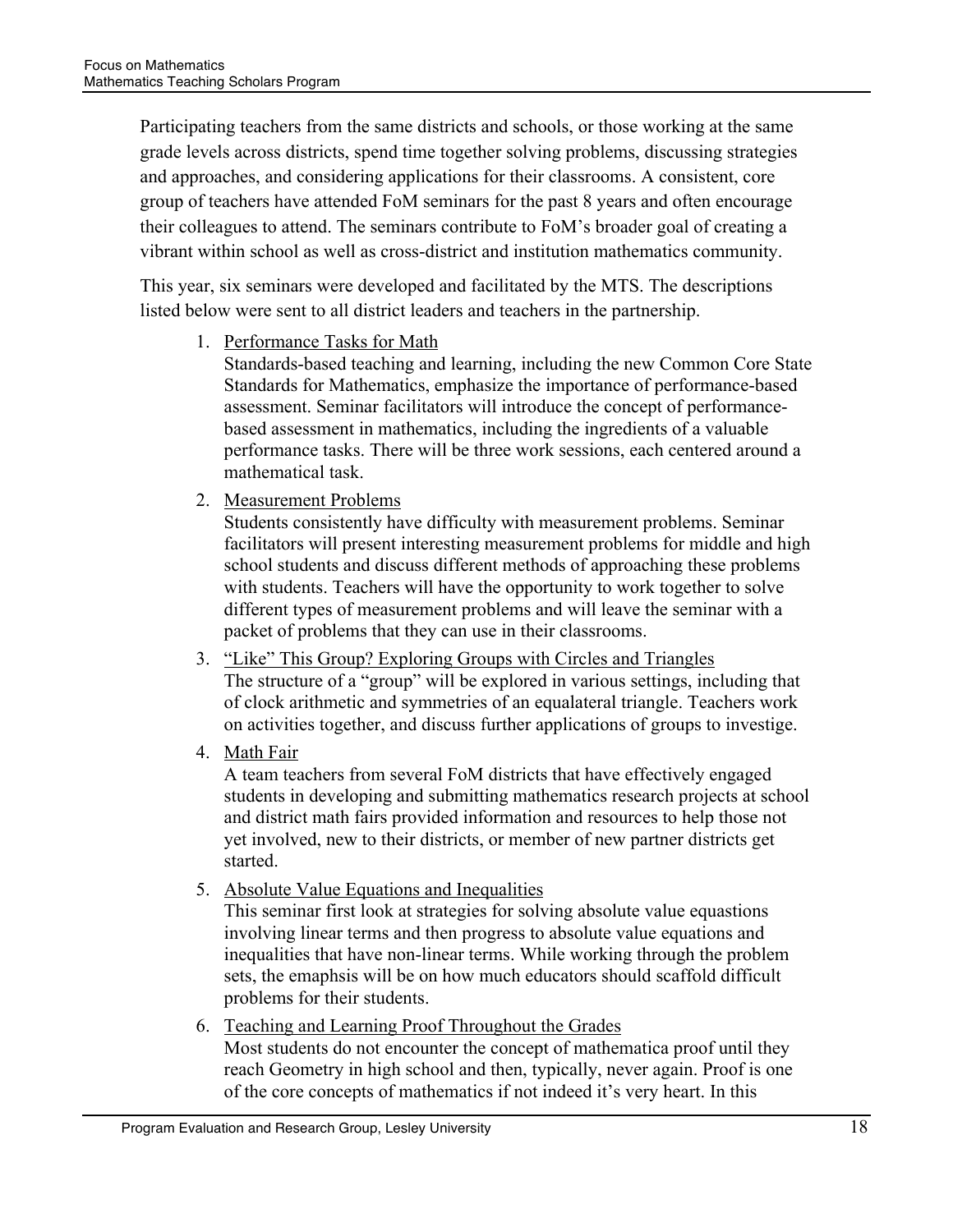seminar, we will look at some activities we can use to teach the concept of proof in other classes before and after Geometry.

The full set of seminar topics offered during the 2010-11 school year are listed in the table below, along with the teachers that facilitated the sessions, the dates the seminars were offered, and the number of participants that attended.

| <b>Seminar title</b>                                                               | <b>Presenter/s</b>                                          | District/Role                                 | Location                    | Date     | <b>Participants</b> |
|------------------------------------------------------------------------------------|-------------------------------------------------------------|-----------------------------------------------|-----------------------------|----------|---------------------|
| Performance Tasks for<br>Math                                                      | A. Katz<br>A. Chay<br>R. Aboagye-Kodioe<br><b>B.</b> Marlow | LHS MTS<br><b>LHS Teachers</b>                | Lawrence                    | 11.15.10 | 46                  |
| <b>Measurement Problems</b>                                                        | S. Hristova<br>K. Fulser                                    | CMS MTS,<br>District leader                   | Chelsea                     | 12.9.10  | 29                  |
| "Like" this Group?<br><b>Exploring Groups with</b><br><b>Circles and Triangles</b> | Members,<br>Cambridge Study<br>Group                        | Cambridge<br>MS and HS<br>Teachers            | Cambridge                   | 1.20.11  | 21                  |
| <b>Math Fairs</b>                                                                  | O. Brauner<br>S. MacDonald<br>S. Hristova<br>A. Halteman    | Arlington,<br>Lawrence.<br>CMS MTS<br>Chelsea | <b>Boston</b><br>University | 2.3.11   | 18                  |
| Absolute Value Equations<br>and Inequalities                                       | Chris Strader                                               | <b>FHS MTS</b>                                | Framingham                  | 2.10.11  | 17                  |
| Teaching and Learning<br>Proof Throughout the<br>Grades                            | Robert Weldin                                               | <b>I HS MTS</b>                               | Waltham                     | 3.21.11  | 23                  |
| <b>Total Participation</b>                                                         |                                                             |                                               |                             |          | 154                 |

**Table 3**"!**Focus on Mathematics Seminars, 2010-11**

During this academic year, seminar attendance ranged from 17-46 people per session. The mean per seminar was 26, about the same as last year's average. While the total count of participants at all 6 seminars was 154, further examination of the data shows that *107 unique individuals came to one or more seminars.*

The majority of these (76 of 107, or 71%) attended one seminar; 20 attended two seminars (19%); 5 attended three seminars (4.7%); 2 attended 4 seminars (1.8%); 1 attended 5 seminars ( $\leq$ 1%); and 2 attended all six seminars (1.8%).

Participants included primarily middle and high school teachers from all seven districts. Despite the fact that we do not have accurate data to distinguish which teachers were middle and which were high school teachers in two districts, it appears that about twice as many high school teachers as compared to middle school teachers attended seminars. Three district leaders, a middle school principal and high school administrator, and math coaches also attended sessions. MTS attended two or more seminars each. Not included in this count were the mathematicians who also came to seminars.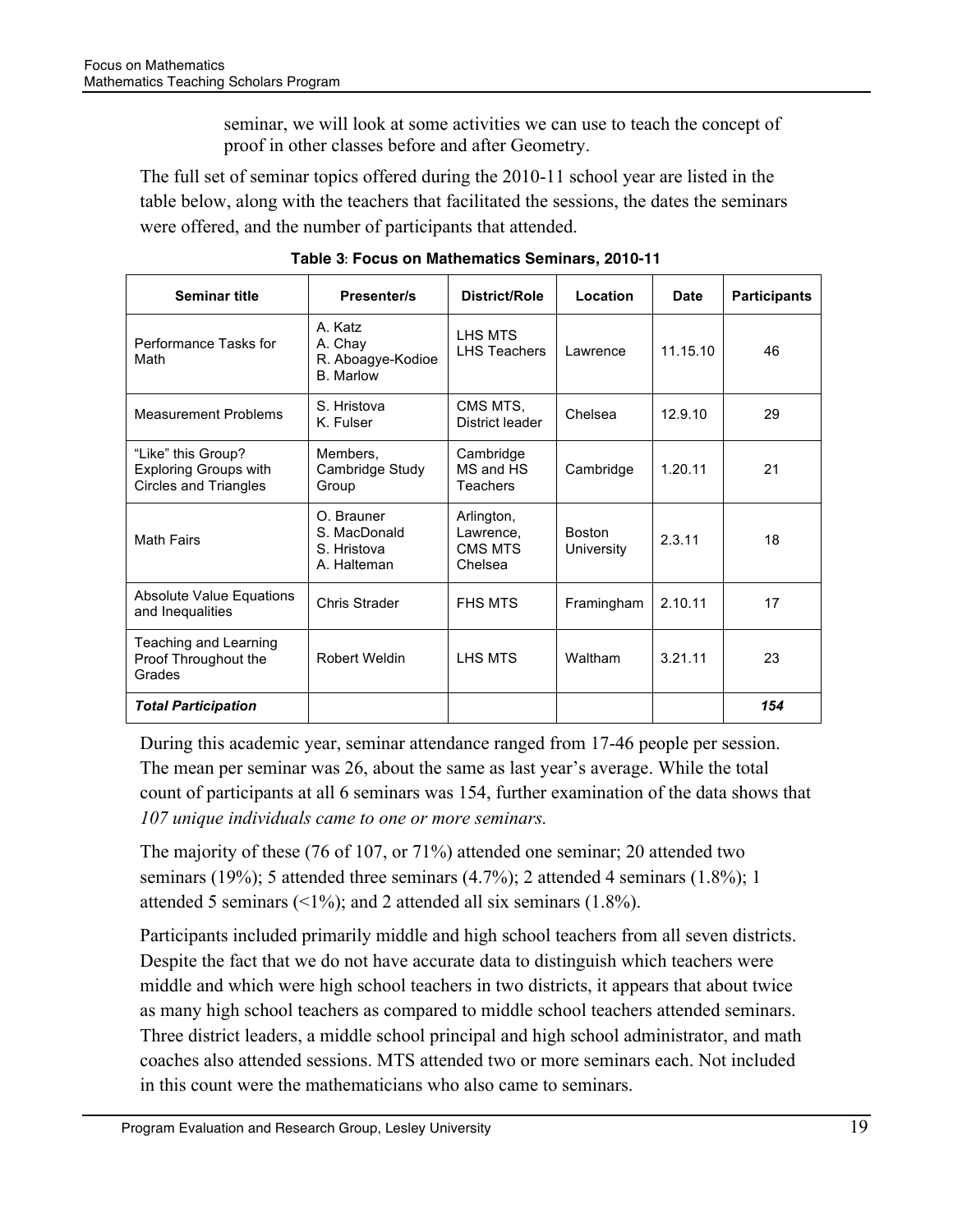| <b>District</b> | Gr. $5-12$<br>Math<br><b>Teachers</b> | Seminar<br>Participants | High<br>School | Middle<br>School | Others:<br>District/School Administrators<br><b>Lead Teachers</b>                                 |
|-----------------|---------------------------------------|-------------------------|----------------|------------------|---------------------------------------------------------------------------------------------------|
| Arlington       | 23                                    | $\overline{7}$          | 6              | 1                |                                                                                                   |
| Cambridge       | na                                    | $19*$                   | na             | na               | <b>HS Administrator</b><br>FoM District Leader/ Math Coordinator<br>Math Coach<br><b>MTS</b>      |
| Chelsea         | 36                                    | 16                      | 11             | 5                | <b>MTS</b>                                                                                        |
| Framingham      | na                                    | $11*$                   | na             | na               | Administrators<br>Math Coaches<br><b>MTS</b>                                                      |
| Lawrence        | 91                                    | 43                      | 25             | 18               | <b>MS Principal</b><br>FoM District Leader/ Math Coordinator<br><b>Math Coaches</b><br><b>MTS</b> |
| Waltham         | 31                                    | 8                       | $\overline{7}$ | 1                | Math Coordinator<br><b>MTS</b>                                                                    |
| Watertown       | 15                                    | 3                       | 3              | $\mathbf 0$      | FoM District Leader/ Math Coordinator<br><b>MTS</b>                                               |
|                 |                                       | 107                     | 52             | 25               |                                                                                                   |

|  |  | Table 4: Seminar Participation by District/School Level, 2010-11 |  |
|--|--|------------------------------------------------------------------|--|
|  |  |                                                                  |  |

Note: In Cambridge and Framingham, distinctions between middle and high school teachers that attended seminars were unclear.

The number of teachers listed by district attended one or more sessions.

We calculated the percent of total teachers that participated in one or more seminars this year by individual district (where we had teacher totals). In Arlington, about 30% of the middle and high school teachers attended one or more seminars. In Chelsea the percent was 44%; in Lawrence, 47%, in Waltham 26% and in Watertown 20%.

#### **Participant Feedback**

The Mathematics Teaching Scholars facilitating the seminars asked participants to complete the standard FoM evaluation at the close of the sessions. Participants' feedback was shared with evaluators. Of the 154 participants at the 6 seminars this year, 118 completed a survey directly after the sessions, a 77% return rate. Most respondents were teachers, but 6 school or district administrators completed a post-seminar survey, and one mathematician did so as well.

Participants were asked to rate the following statements on a 4-point scale: strongly agree, somewhat agree, somewhat disagree, or strongly disagree.

- The seminar met my expectations
- The seminar addressed issues of interest to me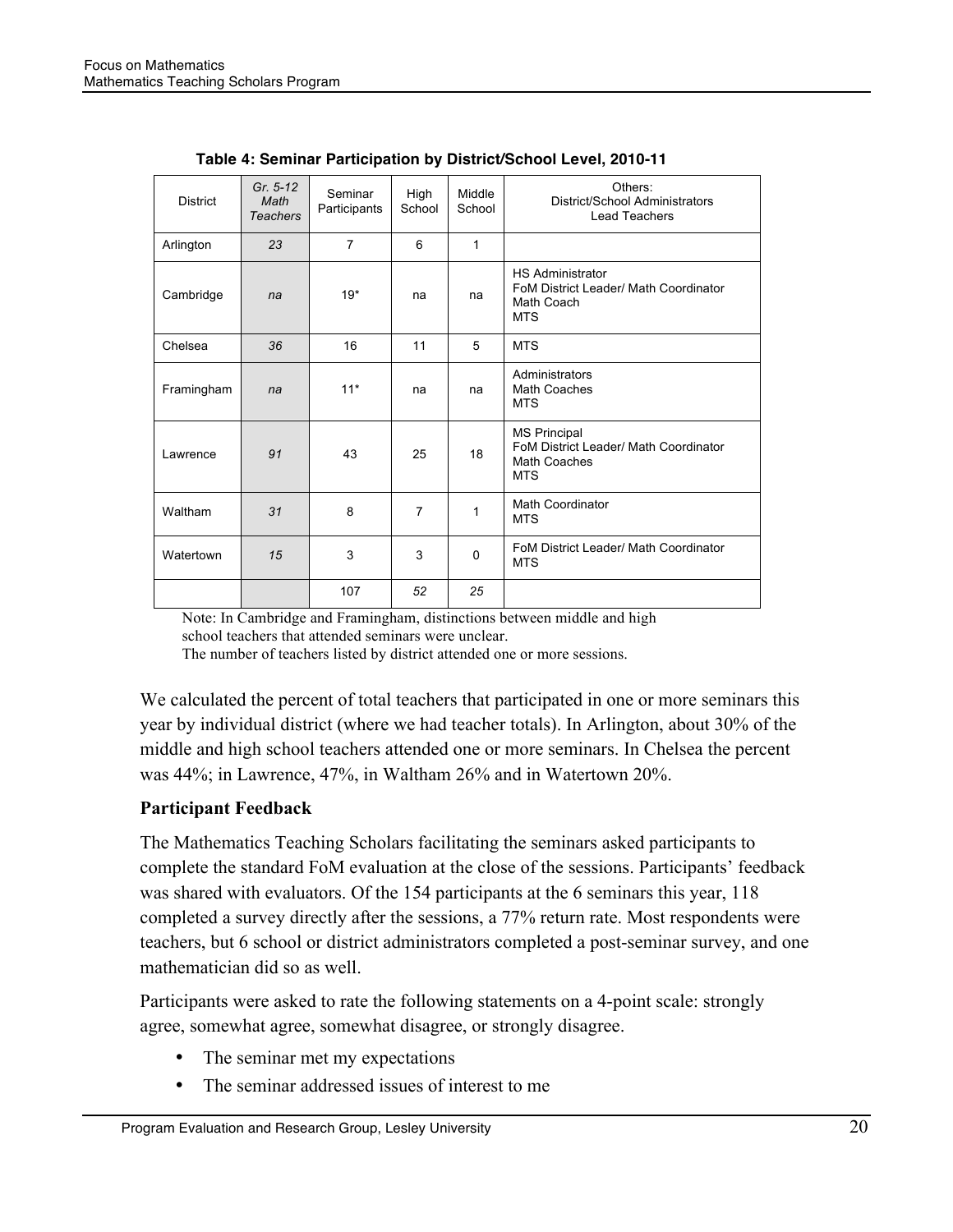- I learned mathematics
- The mathematics presented was valuable to me.

The Math Fair meeting survey differed somewhat from the one used for the other 5 seminars. Findings from that survey are discussed later in this section of the report.

As indicated in the table below, teachers' responses were extraordinarily favorable on all four indicators for the 5 seminars that used the same survey questions. Ninety-eight percent (98%) of the teachers agreed that the seminar met their expectations and the same percent (98%) said it addressed issues of interest to them; 93% reported that they learned mathematics; and 97% said the mathematics presented was of value to them.

| <b>Seminar Goals</b>                            | <b>Strongly</b><br>agree | Somewhat<br>agree | Somewhat<br>disagree | <b>Strongly</b><br>disagree |
|-------------------------------------------------|--------------------------|-------------------|----------------------|-----------------------------|
| This seminar met my expectations                | 78%                      | 20%               | 1%                   | 1%                          |
| This seminar addressed issues of interest to me | 82%                      | 16%               | 2%                   | 0                           |
| I learned mathematics                           | 71%                      | 22%               | 5%                   | 2%                          |
| The mathematics presented was valuable to me    | 81%                      | 16%               | $>1\%$               | 2%                          |

**Table 5: Participants' Overall Assessment of Five Seminars [N=103]**

Participants attending the sessions were asked to comment on what was most useful about the seminar, what did not work well, and what suggestions for improving the seminar they could offer the facilitators.

#### What was most useful?

The seminar, just as other FoM seminars, pushes you to increase your base knowledge of math. I am comfortable teaching at my level, but these seminars make me uncomfortable with my knowledge of math at higher levels. This motivates me to continue to build my base knowledge to improve my teaching.

I continue to enjoy problems with multiple solutions' particularly solutions or approaches that apply to different grade levels. Problem 21 could be solved with perimeters or with systems of equations. Problem 1 could be solved by counting, addition, or by algebra.

I like to see how student thinking develops over the year. (Any math topic is fine with me.) I could see *(during the seminar)* that many of the problems young students have remain problems in middle and high school.

I would like to question students more in class, asking them to support commonly thought concepts with some sort of reason. Even something informal can open up a meaningful conversation in the classroom challenging students to question the concepts in math they take for granted.

Teachers all noted their appreciation for the thoughtful design of the sessions. They liked having time to 'do' math, and to collaborate with peers on challenging problems. Seminars presented interesting topics teachers had wanted to learn more about and/or topics they were unfamiliar with and were introduced to for the first time. They liked the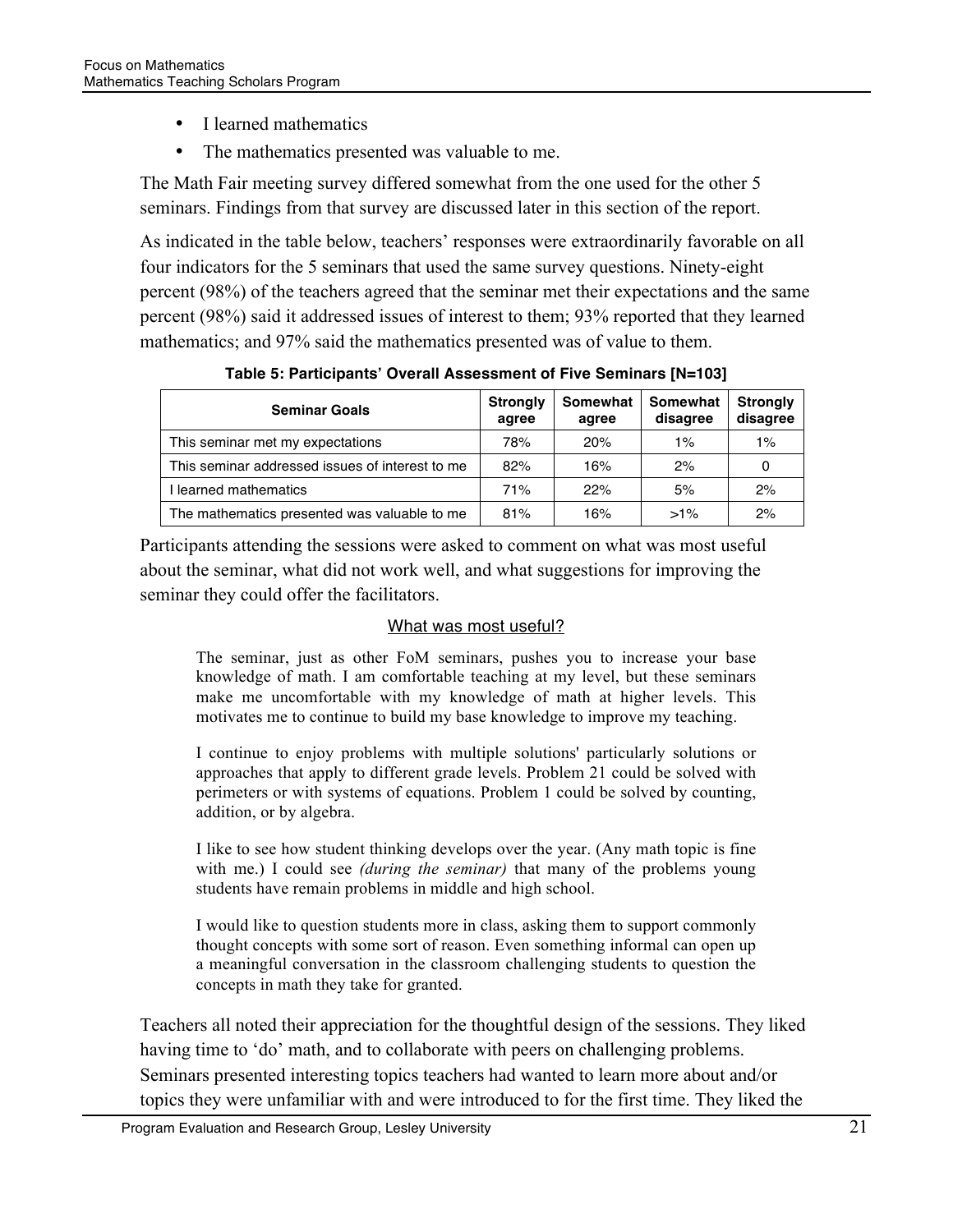challenges that were presented, and felt their existing knowledge and skills were being 'stretched.'

Several participants mentioned how the seminars directly and/or indirectly left them reflecting on their lesson planning and classroom teaching practices and ways they might shift those practices to incorporate what they had learned or how they interacted with peers during the seminars. A few said they gained new insights into students' thinking about mathematics.

Finally, teachers found that their experiences in the seminars and their discussions with colleagues working at different grade levels helped them think about their mathematics programs cross-grades and schools. Below is a sorted, representative sample of teachers' responses to the open-ended questions on the survey.

• Doing math, thinking math, solving challenging problems *-The way the problems stretched my thinking.*

*-Given time to work on problems. The variety of difficulty was very useful as well.*

*-Playing wit the examples alone before discussing. -Very interesting mathematics, excellent problem solving techniques. -Broad insights into challenging problems.*

Interesting topics for teachers to think about *-Completely different approach to measurement problems than what we teach. -A different way of looking at geometry problems.*

*-I come away with a plethora of useful problems to either attempt alone or look at with students.*

*-It reintroduced a topic that I feel will become more important in years to come.*

• Working together with other teachers (and mathematicians); sharing ideas *-The collegial collaboration.*

*-Working together with multiple teachers and looking at the different points of view.*

*-The wide range of participants, from middle school to calculus teachers, and the collegiality of the participants.*

*-Getting to meet other math teachers from the different districts.*

• Classroom applications – useful materials; considerations for instructional practices

*-Being able to take what we learned and adapt it to classroom use.*

*-Teachers sharing real ideas we can use in class.*

*-Concrete ideas for work I can do with my students.*

*-Seeing actual classroom applications.*

*-Being able to leave with problems I can take back to my class.*

*-It made me reflect on how I teach certain concepts related to absolute value and inequalities.*

*-Understanding the importance of teaching concepts instead of just problems. It*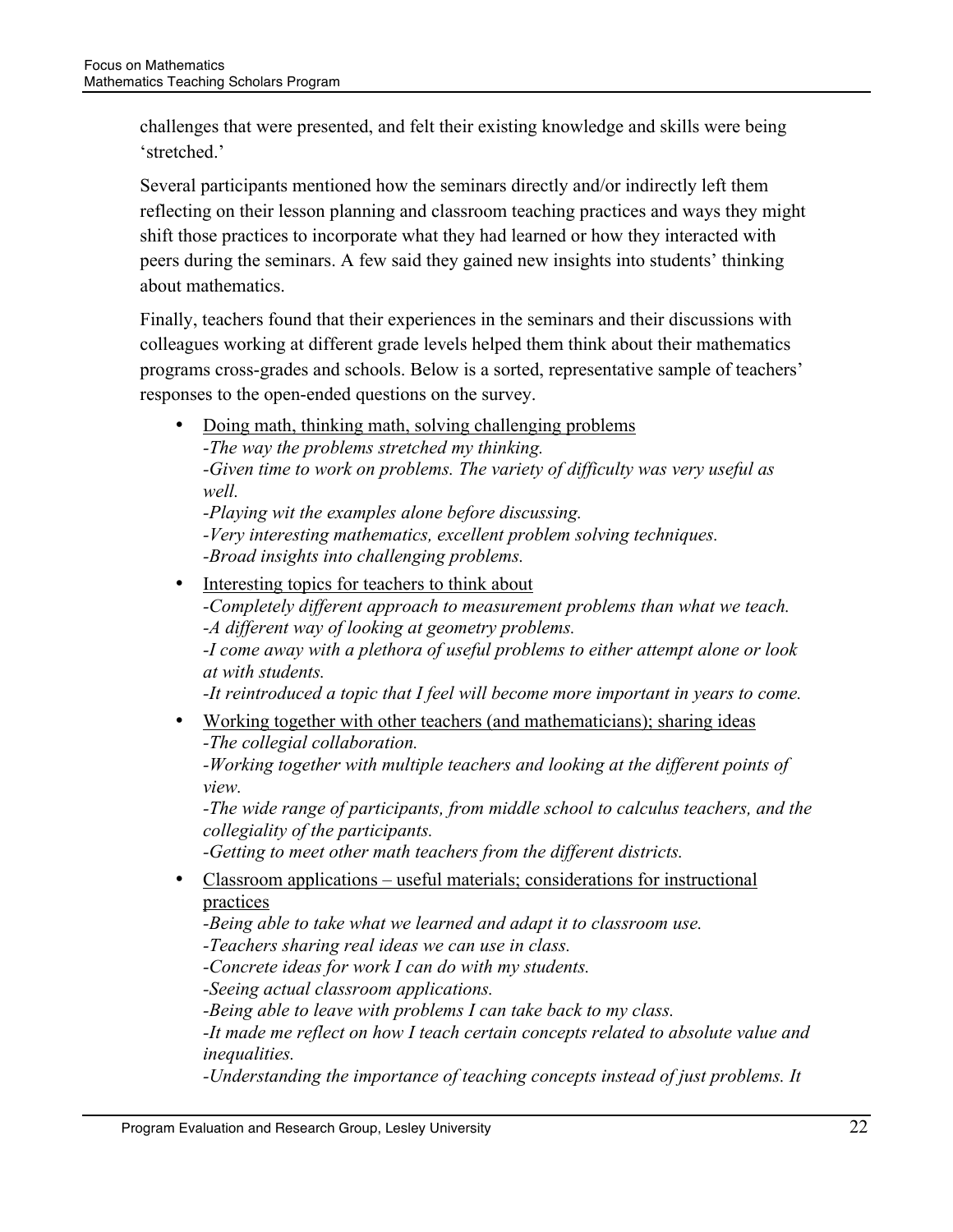*provided clear examples of how our automatic process can mislead us.*

*-Discussion about giving students a problem that forces them to try things on their own as opposed to looking back at earlier problems completed. -I learned more about how students think.*

• Curriculum alignment across grade levels *-Seeing the value of the activities at my instructional level. -Getting a glimpse of what my students will be doing in high school. -The ability to work problems out with high school teaches and see how the same problem can address both levels. -Simple examples even useful at the elementary level up to complex questions approriate for graduate level. -To see what I encounter at the grades that I teach is not unique to these grades.*

# What did not work well?

Participants felt that some facilitators had planned too large an agenda for the time available. A key complaint from teachers was not having 'enough' time to work on the mathematics problems presented or to discuss varied strategies and approaches for solving problems with peers.

A few teachers reported finding the content 'beyond' their reach, or commented that the topics were not at a level useful to their everyday work with students. Once again, a representative sample of teachers' responses are provided below.

- Seminar design: pacing and amount of work planned for the session. *-Such great math, but unable to discus in great depth. -Too many prseentations in this seminar; would have preferred more time to work with partners and share out*
- Insufficient time available for doing and sharing problems. *-Not enough time to explore. -More time to present the problems to the group. -Would like more review of problems.*
- Difficulty of the mathematics for participants. *-I needed a little more scaffolding for the last presentation. Peers helped. Assumption of prior knowledge.*
- Relevance of the mathematics to classroom teaching. *-Some questions may be too difficult for an average high school student.*

*Suggestions for improving the seminar?*

Teachers' recommendations included limiting the amount of time facilitators spent 'presenting' and increasing the time teachers could work on problems together, and 'in more depth.' A few asked for facilitators to provide more emphasis on lower level mathematics classroom topics and problem sets.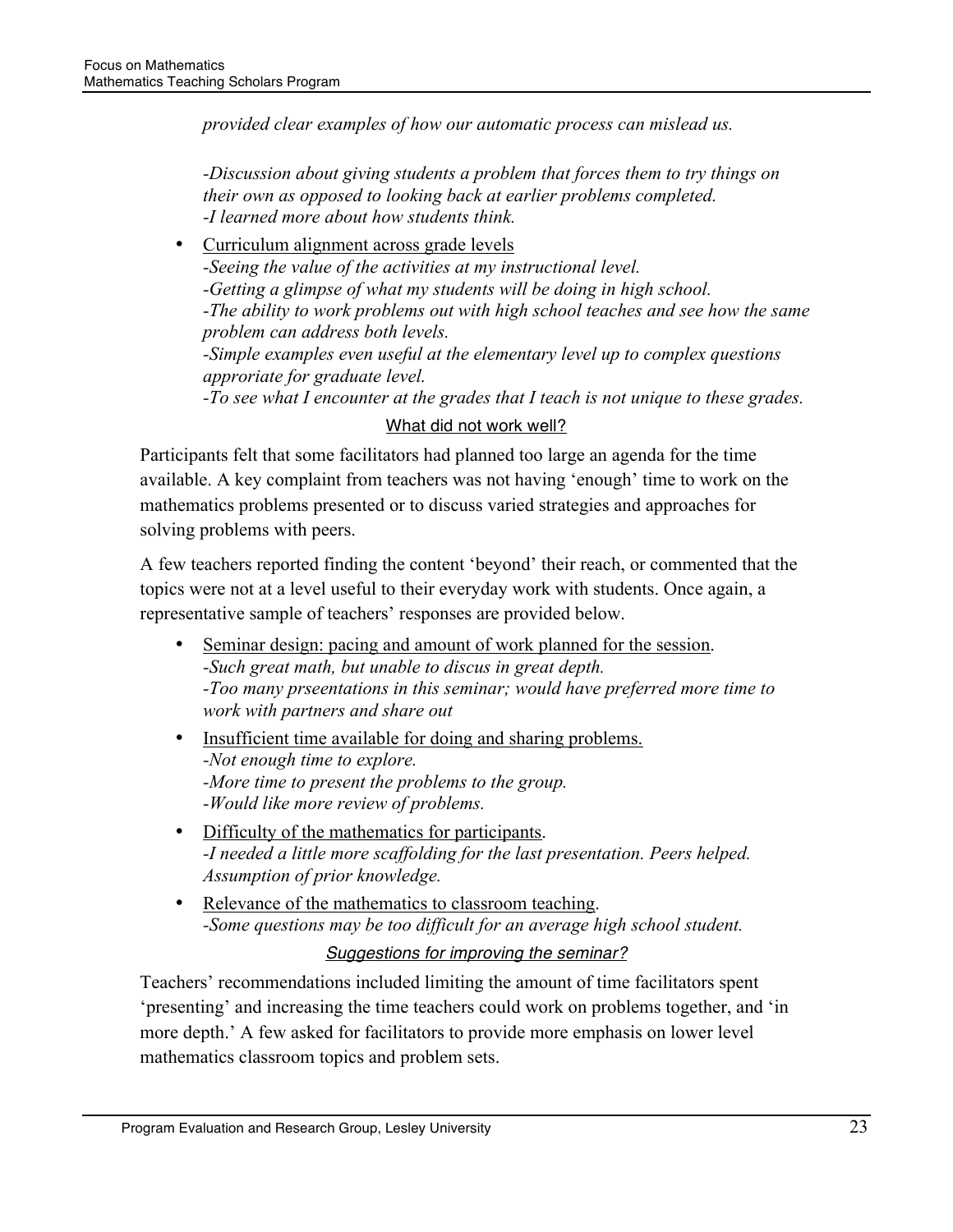- Seminar design: pacing and amount of work planned for the session. *-Limit number of presentations so we can work in more depth. -More people sharing reasoning at the board rather than in conversations. I like to look and think.*
- Insufficient time available for doing and sharing problems. *-More time engaged in math, less time talking.*
- Relevance to students and classroom teaching. *-Examples of how problems can be changed for lower grades – middle school friendly seminars. -How can you differentiate for different levels of learners? -A few problems for lower grade levels. -This was specifically advertised as being from a junior high perspective and met that definition very well. Perhaps extending it with high school level as well would have improved it. -Would like to have traced proof from earlier grades through different courses.*

# **The Math Fair Meeting: Participant Reflections**

The Math Fair seminar used a different set of indicators appropriate to the session. The participants were asked to evaluate the meeting on the following 3 indicators.

- This meeting met my expectations
- I learned about what makes a good research project
- I learned the principles of how to run a math fair

# **Table 6: Participants' Assessment of the Math Fair Meeting [N=15]**

| <b>Seminar Goals</b>                                | <b>Strongly</b><br>agree | Somewhat<br>agree | Somewhat<br>disagree | <b>Strongly</b><br>disagree |
|-----------------------------------------------------|--------------------------|-------------------|----------------------|-----------------------------|
| This meeting met my expectations                    | 47%                      | 40%               | 6.7%                 | 6.7%                        |
| learned about what makes a good research<br>project | 29%                      | 50%               | 6.7%                 | 14%                         |
| learned the principles of how to run a math fair    | 79%                      | 21%               |                      |                             |

This seminar was most helpful in preparing teachers to organize and run their first math fair. Given that nearly all of the participants had not been involved in a math fair yet, this was a needed and well-timed session. Many that attended expressed their appreciation for the handouts that provided detailed information for setting up a math fair – planning, logistics, resources and tips, and examples of students' work. However, the session was weaker in terms of providing sufficient information about how best to engage students. What does a 'good' research project looked like? How do teachers help students get started and develop a meaningful project? Participants provided the following assessments of the Math Fair seminar.

-I didn't feel that I came away with any real idea of what makes a quality project. -I needed to get more of a sense of how kids generate exploratory project ideas, and ways to help kids form a conjecture and work towards a proof.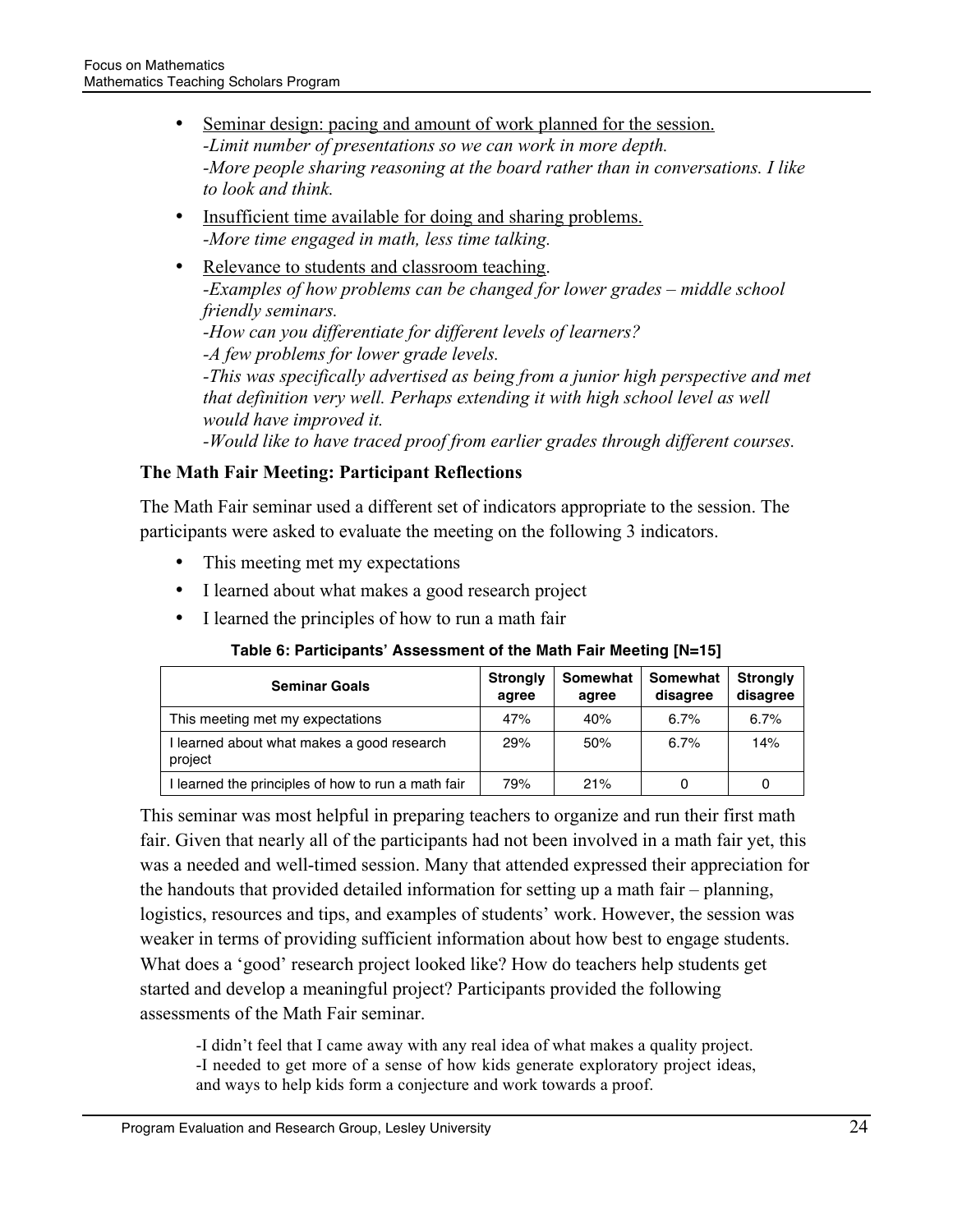-How can I mentor students to 'mathematize' their interests and turn them into math fair projects?

A focus on these issues, while certainly the most difficult to address, needs to be part of further programs designed to help teachers involve students in meaningful mathematics research projects.

### **Summer Institutes**

The FoM Summer Institutes are intensive, 4-day, 28-hour courses offering teachers an immersion experience in mathematics. A \$350 stipend is offered to participants that complete an institute, and 28 professional development points (PDPs) are available as well. MTS facilitated summer institutes for FoM teachers in 2010, and will do so again this summer.

I helped prepare the institute that we will give this summer: *Transformation and Number*. I will not be the primary facilitator, but have been part of the group developing the curriculum, and I contributed some of my geometers' sketchpad activities. On same topic I am in the process of revamping the institute that I gave last summer, which by popular demand will be given again this summer. This is the institute on Recursion and the Fibonacci sequence and the Golden Ratio. (MTS, Spring 2011)

A culminating piece will be working with the group on the curriculum for the summer institute. I'll be hosting that with [MTS]. (MTS, Spring 2011)

The table below displays the session topics, facilitators, and the numbers of middle and high school teachers that attended last summer's sessions. This summer, the institutes are scheduled for August.

|                 | <b>Summer Institute</b>                                                                |                         | District/            | <b>Participants</b> |    |           |  |
|-----------------|----------------------------------------------------------------------------------------|-------------------------|----------------------|---------------------|----|-----------|--|
| Date            | Title                                                                                  | <b>Presenter/s</b>      | <b>Role</b>          | <b>Total</b>        | МS | <b>HS</b> |  |
| $6.28 - 7.1.10$ | <b>Mathematical Modeling</b>                                                           | K. Werst                | AHS, MTS             | 16                  | 6  | 10        |  |
| 8.16-19.10      | <b>Exploring Topics in</b><br>Number Theory                                            | A. Katz                 | LHS, MTS             | 15                  | 4  | 11        |  |
| $8.1 - 4.11$    | <b>Recurring Themes:</b><br>Recursive Functions,<br>Fibonacci, and the<br>Golden Ratio | A. Katz                 | LHS, MTS             |                     | na |           |  |
| 8.15-18.11      | Transformation and<br>Number                                                           | C. Strader<br>R. Weldin | FHS, MTS<br>LHS. MTS |                     | na |           |  |

**Table 7: Focus on Mathematics Summer Institutes, 2010-11**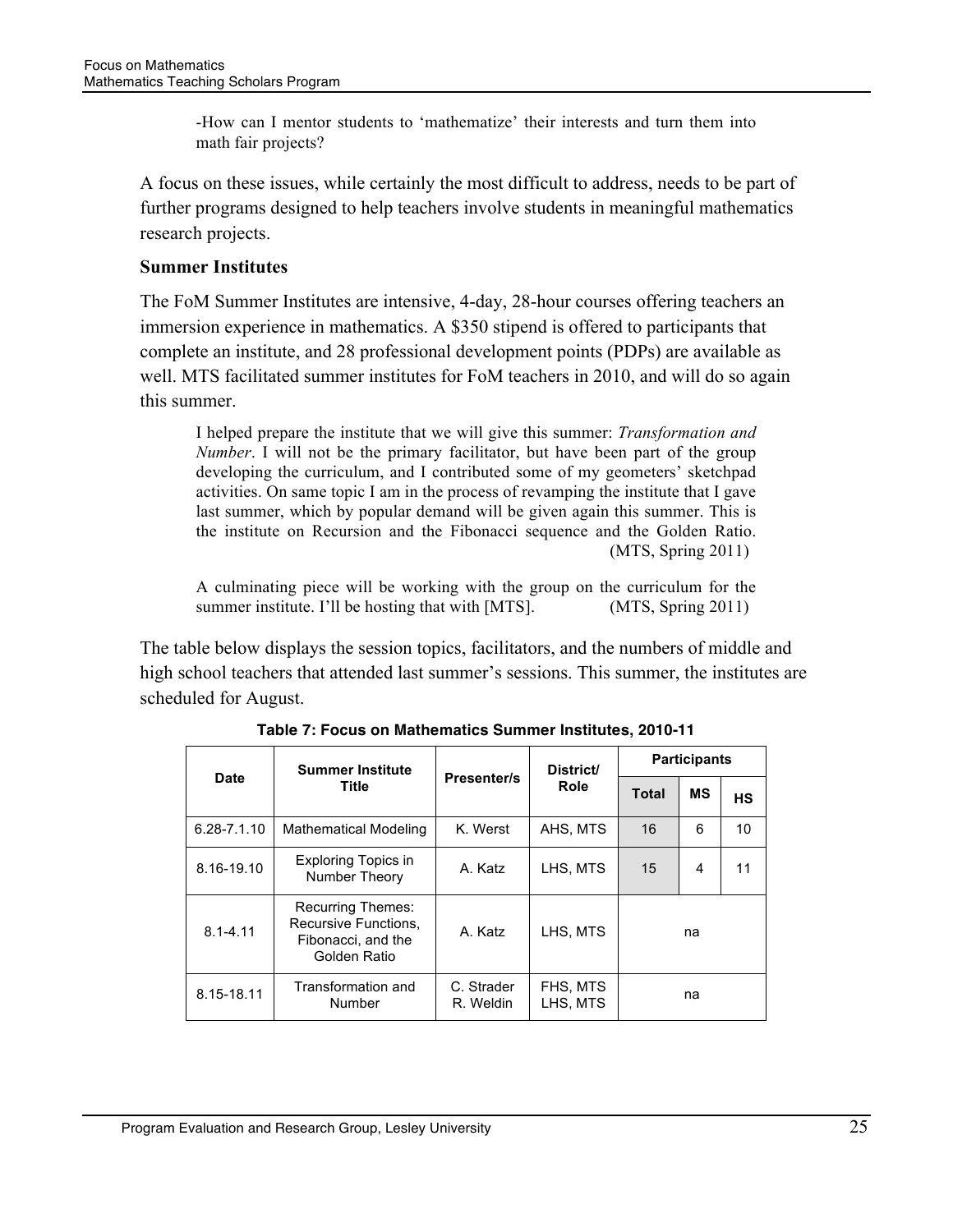# **Participant Feedback**

Mathematics Teaching Scholars facilitating the institutes last summer, like their seminar counterparts, asked institute participants to complete an evaluation at the end of the sessions. Participants' feedback was shared with evaluators. Of the 31 participants at last summer's institutes, 27 completed surveys directly after the sessions, a high 87% return rate. Participants were asked to rate the institute they attended on a series of indicators on a 4-point scale, as shown in the table below.

Most teachers (81%) reported that they strongly agreed that the 2010 Summer Institutes met their expectations. The three aspects that were rated highest by participants were:

- *The instructor provided an atmosphere that was conducive to my learning style.*
- *The institute promoted a community of learners.*
- *The institute helped me grow as a mathematician.*

On all indicators of program success listed on the survey except one *(The mathematics was appropriate for the grade level I teach.)*, 90% or more of the participants agreed with the statements. The institutes were designed, as were most FoM programs, to provide challenging problems that would stretch teachers' existing knowledge and help them make connections across different strands of study. Yet, at the same time, the programs were designed also to address the learning needs of teachers with a range of backgrounds. Facilitators introduce problems that all can access at some level, yet still let those with considerable mathematics knowledge explore further. Teachers work individually and in small groups, and share their approaches and solutions at intervals throughout the day, giving rise to further discussions and discoveries.

| <b>Indicator</b>                                                                                        | <b>Strongly</b><br>agree | Somewhat<br>agree | <b>Somewhat</b><br>disagree | <b>Strongly</b><br>disagree |
|---------------------------------------------------------------------------------------------------------|--------------------------|-------------------|-----------------------------|-----------------------------|
| The institute met my expectations.                                                                      | 22 [81%]                 | 4 [15%]           | $1$ [3.7%]                  |                             |
| This institute addressed issues of interest to me.                                                      | 18 [66.7%]               | 9 [33.3%]         |                             |                             |
| Information in the institute was well organized and<br>presented at a pace that was comfortable for me. | 18 [75%]                 | $6$ [25%]         |                             |                             |
| The instructor for this institute provided an<br>atmosphere that was conducive to my learning style.    | 25 [96%]                 | 1[4%]             |                             |                             |
| The institute promoted a community of learners.                                                         | 24 [89%]                 | 3[11%]            |                             |                             |
| The mathematics presented was meaningful and<br>valuable to me as a teacher.                            | 17 [63%]                 | 10 [37%]          |                             |                             |
| The mathematics was appropriate for the grade<br>level I teach.                                         | 10 [34%]                 | 14 [48%]          | 3[10%]                      | $2 [7\%]$                   |
| The mathematics will be useful to me in the<br>upcoming school year.                                    | 16 [50%]                 | 13 [41%]          | 3 [9%]                      |                             |
| The institute helped me grow as a mathematician.                                                        | 26 [96%]                 |                   | 1[4%]                       |                             |

**Table 5: Participants' Overall Assessment of the 2010 Summer Institutes [N=27]**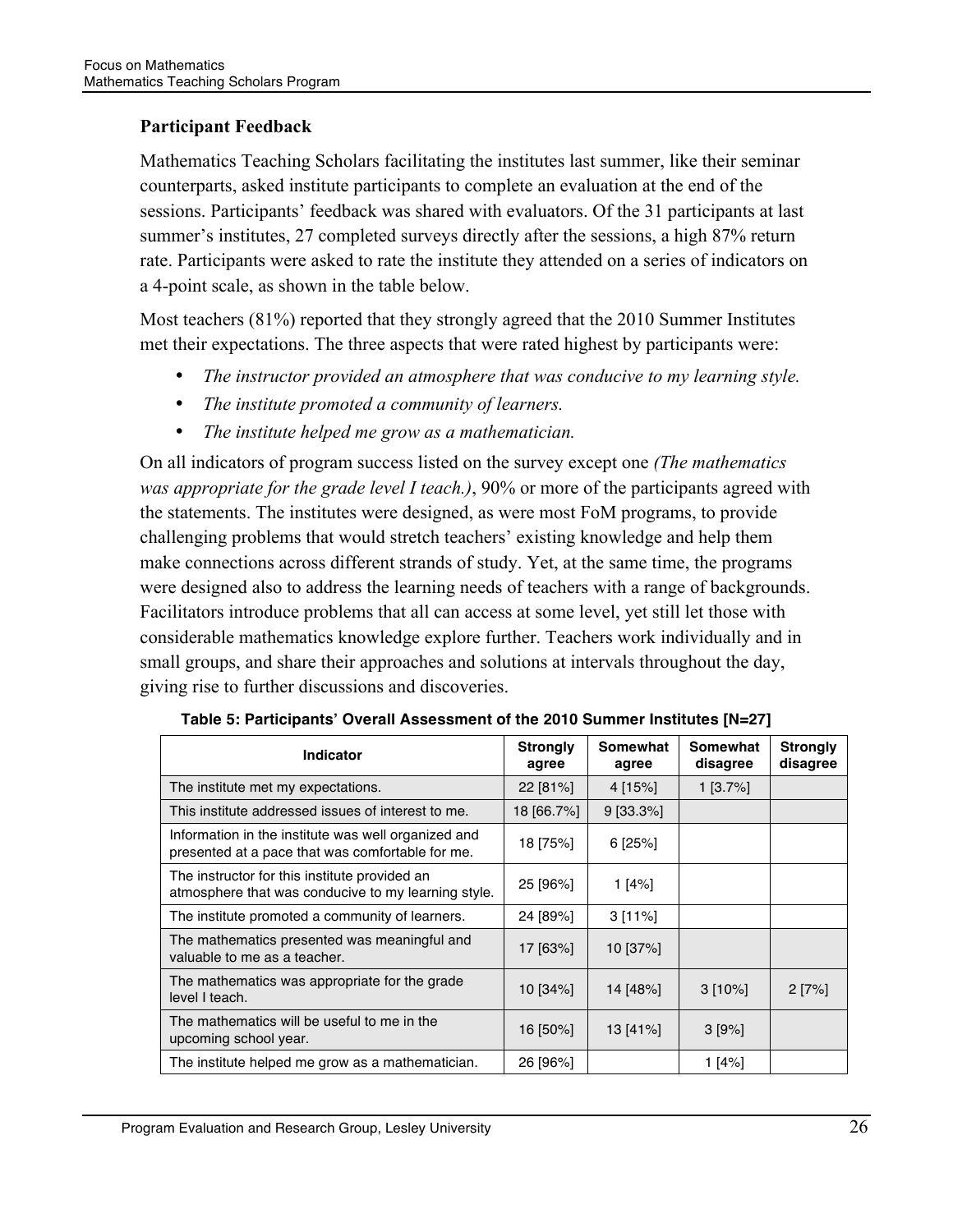There is evidence from teachers' ratings that the facilitators were striving for and succeeded at providing a collaborative atmosphere where all participants could learn, and all could feel that they had grown as mathematicians. Teachers appeared to know and seemed comfortable with the fact that the institute's mathematics content while accessible at their adult level would need further adaptation for classroom use.

In addition to rating these specific aspects of the institutes, participants were also asked to comment on several open-ended questions, specifically, what was most useful and valuable to them, and what they planned to incorporate into their instructional programs. They were asked to provide further information about the effectiveness of design and format of the institute, what they thought did not work well, and to offer suggestions for improving the institute.

#### What was most useful?

-I enjoyed the way it was presented – low key, very supportive. -Delving into a topic deeply, being able to tease out useful topics for my classroom. -These institutes put me back in the roll of being a student. They give me

empathy for many of my students when asked to work on tough problems.

Teachers reported that they liked working in a supportive setting with knowledgeable facilitators and curious colleagues, and still be able to proceed at their own pace. They felt the sessions were well designed and the materials prepared by the presenters to be effective and useful. The facilitators presented topics and problem sets that participants found interesting, engaging, and accessible. Below is a sorted, representative sample of teachers' responses to the open-ended questions on the survey. All are direct quotes.

• Design of the institute

-This institute was hands-on and practical. The small group setting allowed the group leader to work with everyone.

-It allowed me to learn at my own pace and to be able to get a lot from sharing with others.

-Freedom to interact and get help from others.

-Good routine of working on activities, then discussing, then working.

• Learning

-Learning math and making all previous knowledge of math connect.

• Working with other teachers

-Collaborating with other math teachers to solve tough problems and seeing how their approach was different than mine.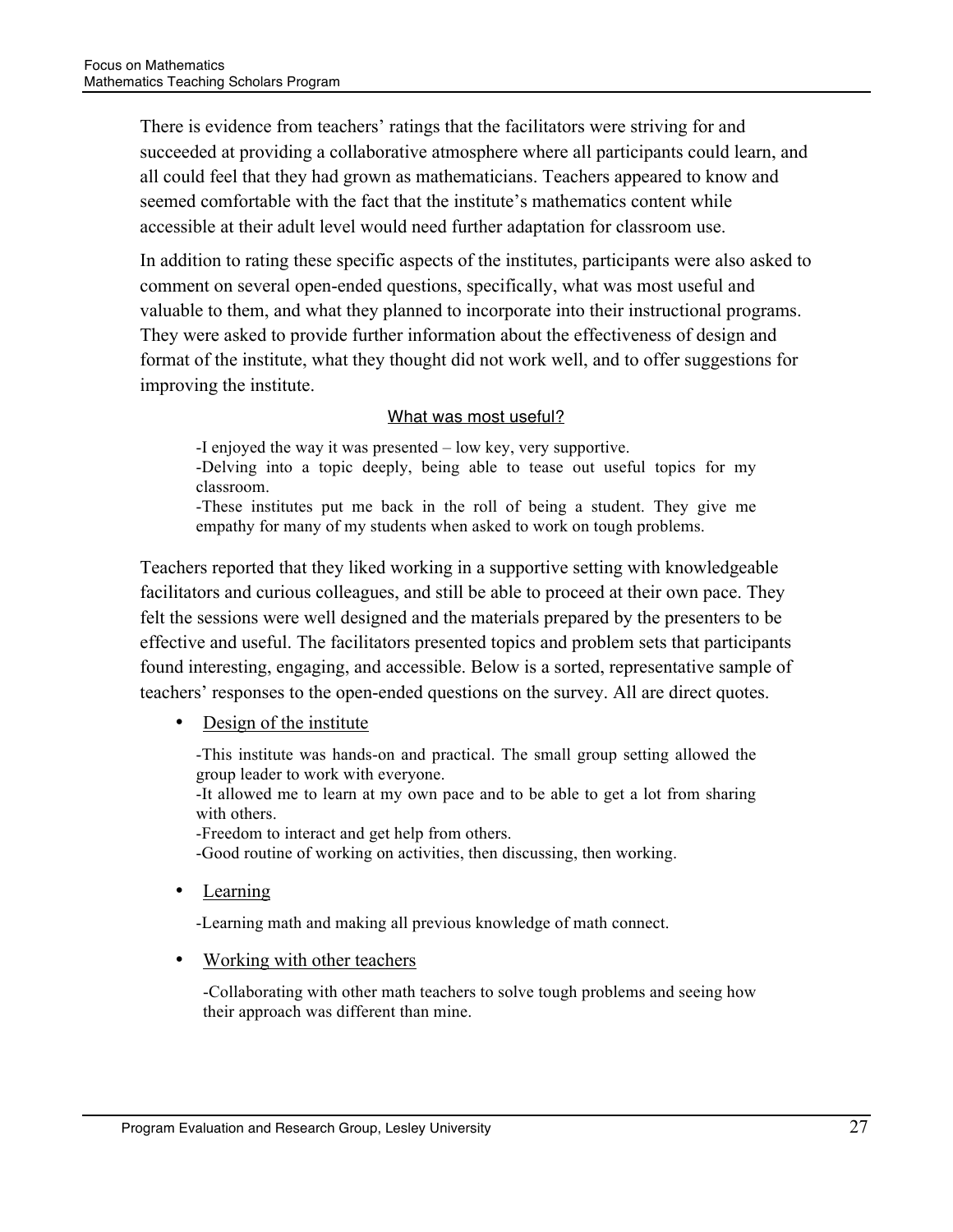#### Materials and resources

-Working with technology. -Differentiated problem sets – from beginning to advanced. -Problem sets were at the appropriate level – challenging but not impossible.

#### *What did not work well?*

Teachers had little to say about what did not work well for them.

-There was some down time. Different groups had different paces. -I don't have access to that software at my school. -I had misunderstood the level of background required to fully benefit. I had never seen a graphing calculator before. -The long drive home.

And they offered very few suggestions for improving the institutes.

-Possibly a few more extensions. -Perhaps more presentations.

A number of teachers planned to use the graphing calculators and/or the geometers' sketchpad in their classrooms, if it was available at their schools. The high school teachers reported that they would use some of the problem sets and exercises introduced at the institute with students.

#### *Contributions to local Schools and Districts*

The Math Teaching Scholars contributed their knowledge and skills to administrators, colleagues, and students in their own schools and districts in important ways this year.

Some district administrators, in recognition of the teachers' expertise, have been inviting MTS to serve on district- or school-level committees. This year, MTS were asked to help review curriculum materials in preparation for an upcoming school accreditation process, to join a committee to discuss how to implement the Common Core Standards and Practices, and to assist in hiring new teachers.

I have contributed to some discussions about implementing the common core, or the mass curriculum frameworks, which are subsuming the common core. I participated with the group about how we will do that at district levels and in our schools and how we will provide leadership. (MTS, Spring 2011)

Here in [district], I have continued to serve as a thought leader and facilitated professional development on a range of topics from performance-based assessments in math, the use of technology to enhance math education, and the whole notion of exploration-based math investigations, much like I learned in PROMYS and FOM activities. So I've been a proselytizer. (MTS, Spring 2011)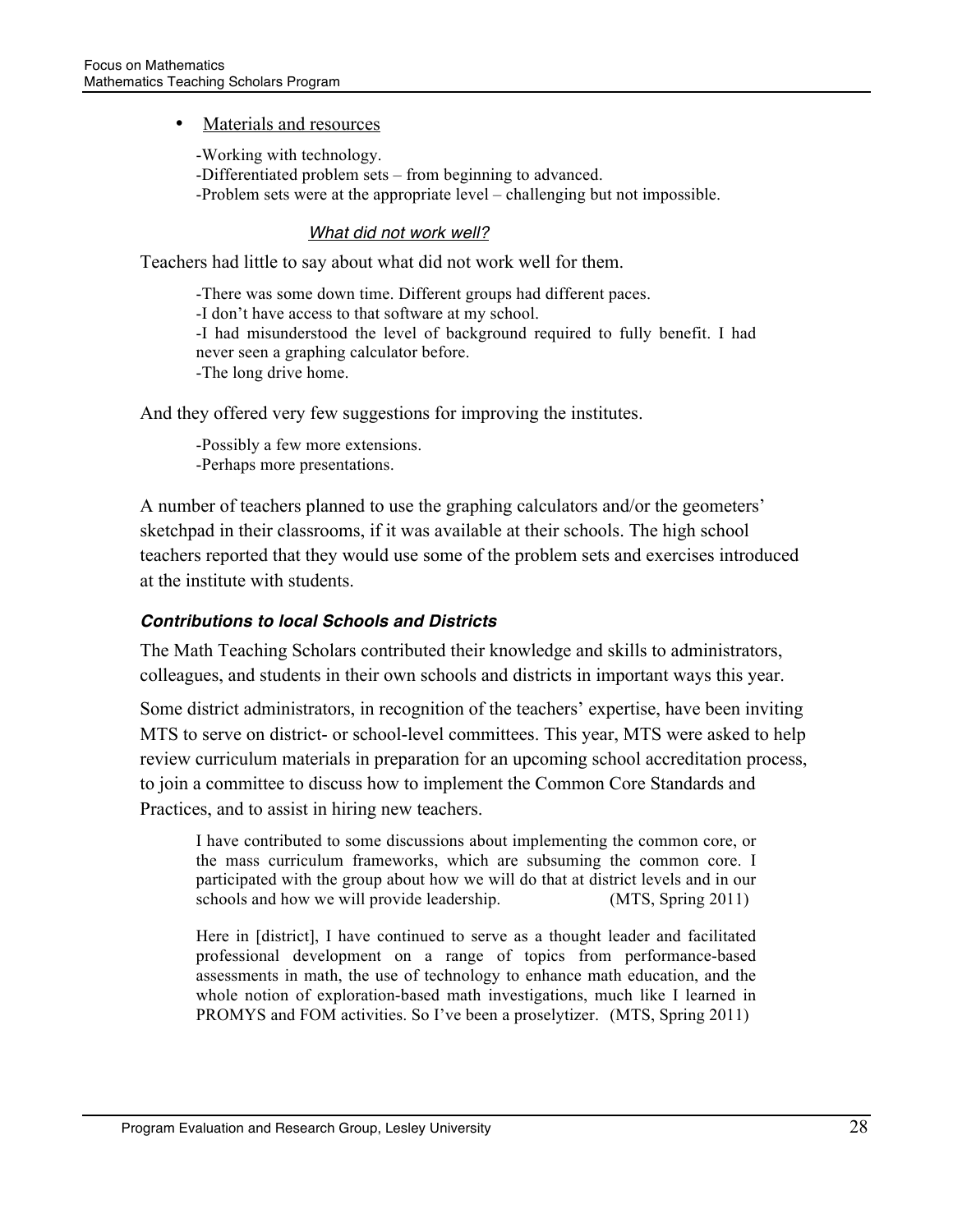Other MTS contributions to their schools and districts are listed below.

Mathematics coach and lead teacher.

One MTS was appointed to serve as a high school math coach and asked to mentor other teachers, especially those new to the profession; a second serves as the lead teacher in a district middle school.

One of the initiatives that we are enthused about in [district], related to the Common Core and the development of the new standards, is the idea of supplementing traditional assessments with performance-based assessments. So it is any assessment where the student has to somehow perform and thereby show evidence of understanding. Performance based vs. answering questions on paper. It is something that could be more personal for the student, could be more engaging. It can certainly bring in other learning goals not specific to the textbook or math curriculum that has to do with communication, articulation, and application in real world situations. There's been a lot of study that shows all these things are not only good other facets of learning but really fundamental in helping people internalize new knowledge. I've been spending a lot of time helping teachers figure out how to develop performance tasks around particular topics. I developed a website for the high school math teachers, and I maintain that website. There is a page with a whole plethora of performance tasks, some developed by me, for the seminar I facilitated this year, and some by other teachers. It is a clearinghouse for teachers to use. It is also related to math fair projects. (MTS, Spring 2011)

School or district-based professional development for math teachers. Some MTS are asked to provide professional development for peers at both formal and informal settings – for departmental meetings and/or for regularly scheduled school or district-wide professional development days.

I've been involved in delivering PD on a more informal basis, in my school and the district more generally. I led 3-4 math technology sessions, helping teachers understand and use math technology. During our Wednesday school-wide professional development once a month, I've been involved in my school in running parts of that program. (MTS, Spring 2011)

Study Group leadership.

MTS played a number of important roles to initiate, promote, and/or help lead study group sessions in their own schools and districts.

For example, in Framingham, the MTS has been instrumental in getting the high school study group started last year and in successfully setting up the middle school group this year. He has encouraged peers to participate, increasing the size and reach of the sessions and the growing influence it has on teachers at the high school level. *.*

I think I did a lot of great work with the study group at the HS, advertising it with HS teachers, getting people involved and excited about math. I was able to meet with middle school teachers and get a study group [started] at that end. I feel like I got the [district] community active and participating in seminars. (MTS, Spring 2011)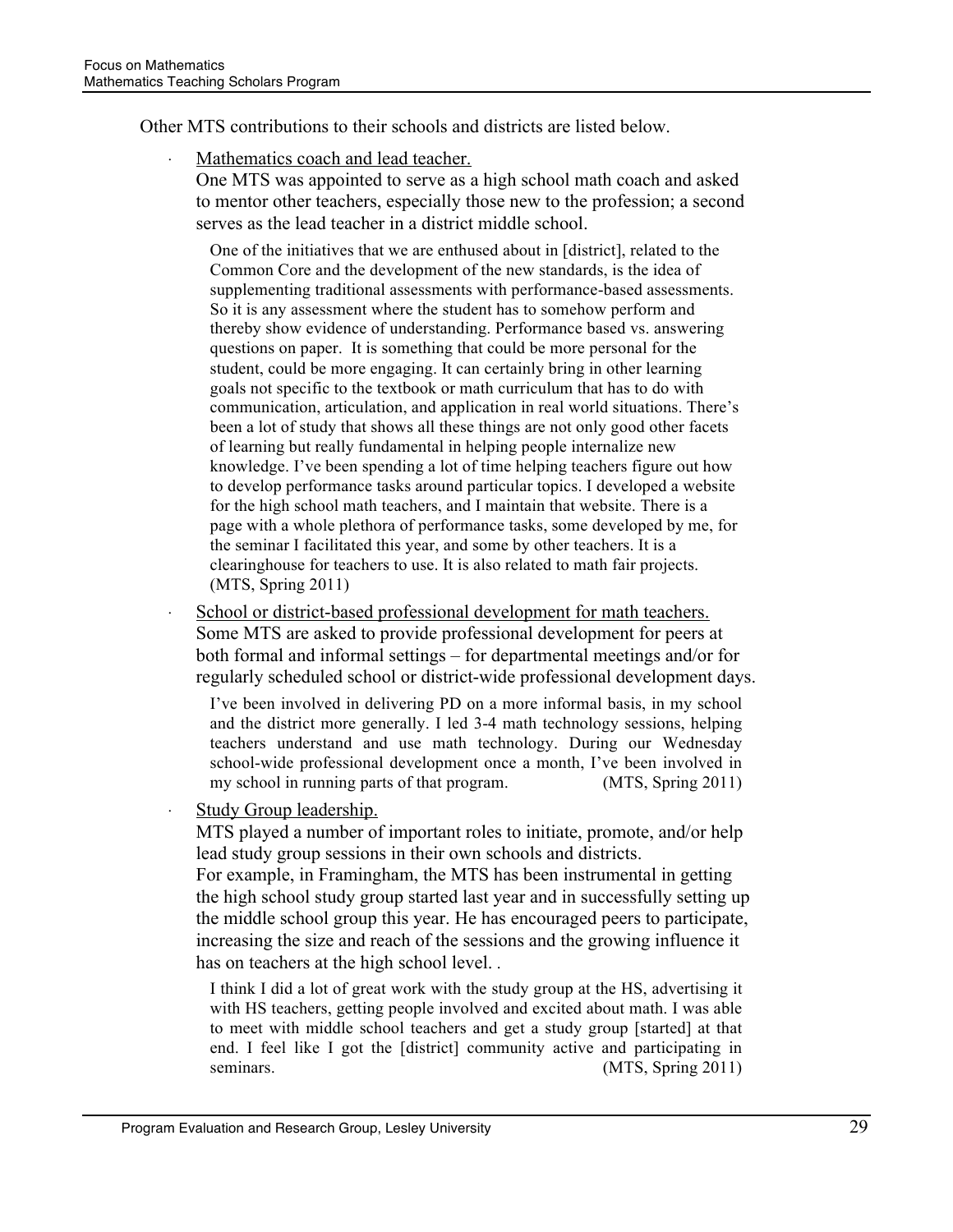In Chelsea, the MTS has worked with FoM mathematicians to attempt to overcome teacher resistance to establishing a middle school study group. In Lawrence, both MTS are regular participants in the high school study group, work closely with the mathematician facilitating the group, encourage colleagues to attend, contribute content to the group's work, and/or occasionally assume the facilitator's role should the mathematician be unable to attend.

Math Fair participants and advocates.

Most MTS encourage or require students in their classrooms to participate in the school math fair each year. This year, in Framingham, a district in its second year as an FoM partner, the MTS experimented with having a 'math fair' with students in his own classroom, trying out approaches to engaging students, developing strategies for incorporating students' research projects into their coursework, and sharing what he was learning with others at the school. While not a participant in an 'official' FoM school math fair, he used this year to determine best ways the high school might more fully participate in both the FoM Math Fairs and Expo next year.

I don't believe we've ever had a math fair before. I'm kind of getting involved this year. Some honors students are working on explorations, things I was working on for the seminar. After the seminar, I tweaked them. There are 35 questions of great math, stuff you wouldn't normally see covered. The Algebra 2 honors students are pairing off and working on a math paper and are doing a poster. We are dong all of the math fair components but without [holding] the fair. It will be self-contained with each class. Some students may come in and present to other classes. Some of the better ones will be asked to present to our study group. I hope to build [the math fair] into the school culture and try to replicate it next year, with the night math fair component. I talked with groups of the students [involved this year] and they are coming up with amazing work. (MTS, Spring 2011)

Afterschool student math club founder.

In Chelsea, the MTS continued the afterschool student math club for a second year. Interested students attend on a voluntary basis and spend time exploring problems they would not likely encounter nor have sufficient time to work on with peers during the school day.

My main goal was working with students. I am doing now for the second year a math group in my school. I can't say that we did something huge in the school, but it gradually developed. I also do the math competition. Students know about the math group. (MTS Spring 2011)

# *Other Contributions*

Two MTS are serving on Massachusetts Department of Elementary and Secondary Education (DESE) committees to assist with the development of model curricula that meet or are aligned with the Massachusetts Mathematics Frameworks and the Common Core Standards.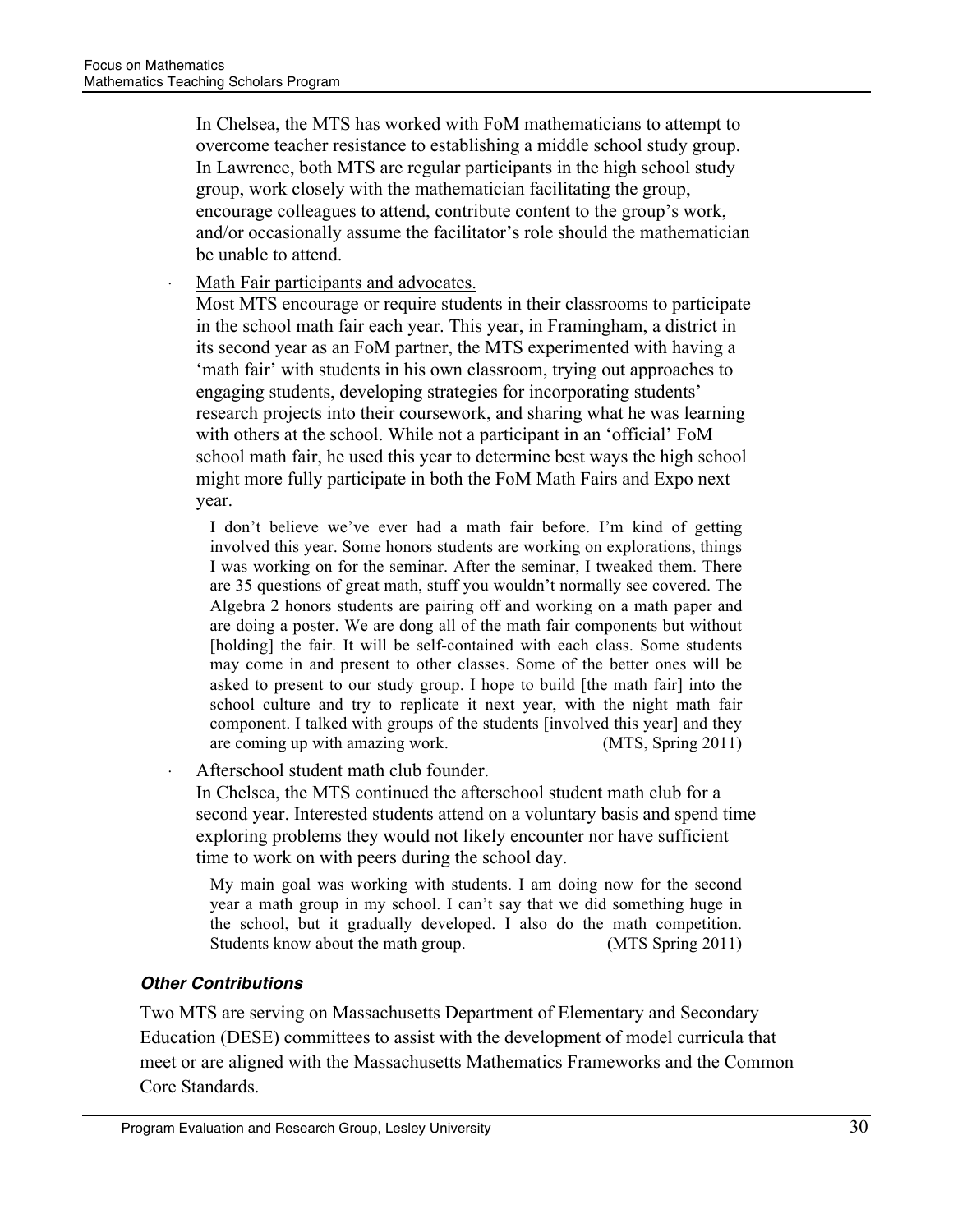In addition, although not specifically related to MTS, but in the spirit of it and what it means to me, I am serving on a committee run by the Department of Elementary and Secondary Education [DESE] on developing model curricula that meets or is synchronized with the Massachusetts Math Frameworks (aka Common Core). My district said go for it—represent us. This will be a 4-year activity with meetings scheduled out over the next 3.5 years.

(MTS, Spring 2010)

I applied and was accepted to the Race to the Top committee with the DOE. We will meet as a committee and develop lesson plans to give teachers ideas about how to implement the Common Core Standards. I'm not clear on all activities we will do. But that's our purpose—to develop units. This will be about 4 years. My committee, which is middle school math, will develop each year 2 new units. (MTS, Spring 2010)

# **Program Benefits and Challenges**

#### *Learning*

When interviewed this year, MTS spoke about what they had learned as a result of their participation in the program. The focus of 'doing' mathematics at each session together, learning from one another, gaining insight into others' perspectives, developing professional development programs for peers, conducting research in preparation for the seminars and institutes they facilitated, and reflecting on what all they were learning and experiencing meant for their own and other teachers' work with students were key responses

One MTS reported that the MTS experience revealed the similarities between student and teacher understanding of mathematics, and spurred new considerations for his/her teaching mathematics to adults and youth.

[I've noticed that] when a math teacher doesn't know an answer to a problem, [it's] similar to students. Now I'm left with wondering if the difference between teachers and students is not that great in terms of understanding the structure of math and being able to solve new and novel questions. I'm looking for a way I can improve people in that arena, teachers in professional development and students in the classroom. (MTS, Spring 2011)

Another MTS noted that his/her angle of view of mathematics education had broadened.

I've become very familiar with standards-based math education. I've become much more knowledgeable about teaching and learning of math, in addition to my experience in the classroom as teacher. Also about how different school districts and teachers approach teaching and learning of math. As a potential educational leader, I have gained some really valuable insights into how school districts adopt and support math curricula, both the topics that are taught, the pedagogy involved in teaching them, and the actual teaching of them.

(MTS, Spring 2011)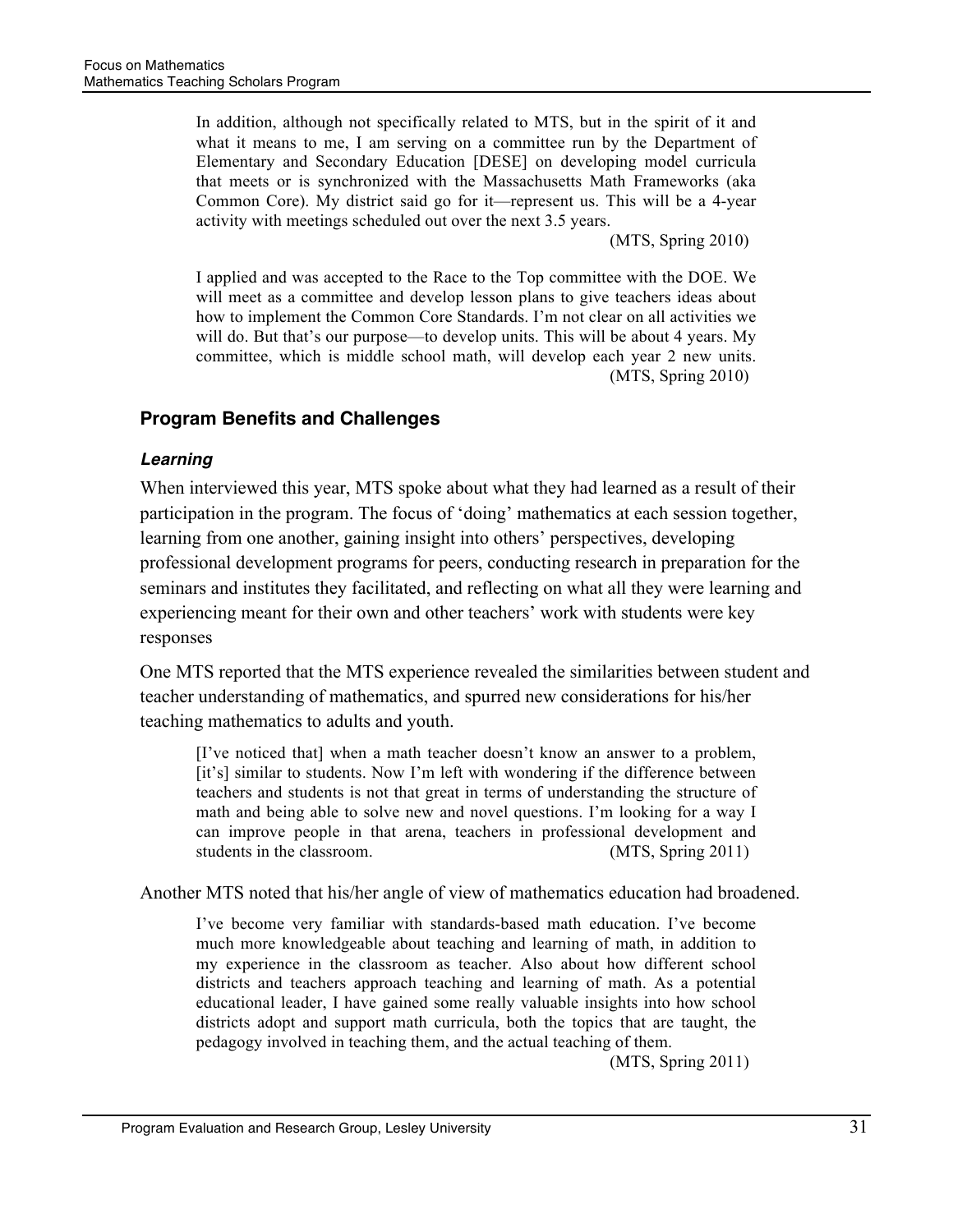#### *Teaching*

MTS experiences in the immersive PROMYS for Teachers summer program and EDC workshops during the academic year, the Masters of Mathematics for Teaching graduate program, and/or continued work in FoM professional development sessions – seminars, study groups, summer institutes, and importantly the research, design and facilitation of programs for peers – had considerable impact on teachers' beliefs about teaching and learning, their relationships with students, and how they conduct their classroom work.

We asked MTS in spring 2011 to discuss what impact their involvement in FoM, and more specifically the Teaching Scholars program, had on their teaching. Their responses were thoughtful.

The work I've done this year, what the title encouraged me to do is to think about the math I teach and how I teach it. I feel like the kids this year, more so than years past, are realizing that I'm pushing them to think about the issues at large and the culminating threads and the structures of systems. That this is what drives the conversation and math work, and not just devolving into doing problems. One student verbalized exactly what I wanted them to think about—she said, "You're not like most teachers, because other teachers told me what to do and I just did it. You're making me think about what I want to do." That made me happy. Something I've been trying to do, but being in the program has given me the motivation to put the time and energy and really focus on those ideas and try to bring them into the classroom. I'm very excited about next year. I've learned a lot this year. I'm starting to think about culturally what can I change in classroom, and mathematically, what can I change in terms of pacing. I'm already real excited for next year. (MTS, Spring 2011)

I really feel that my work this year has been driven by thinking about math, especially now in light of the Common Core. How will we develop student's thinking about practices? And developing support in not feeling overwhelmed by such a daunting task. (MTS, Spring 2011)

I've been teaching geometry 8 years. Kids have no concept what the word proof means. One of the things the Common Core looks at is explicitly asking, 'how do you know that you know?' You are more likely to remember if you remember why or how it works. In my own experience, participating in PROMYS where we learned a lot of number theory proof, and thought more deeply about what proof is, but at some point, how do you know? I do really think that kids would understand math better if we took more of an approach like PROMYS, where you have a set of tools, and what can you figure out using these tools.

(MTS, Spring 2011)

I see a few things more clearly about where my students are coming from. Figuring how things fit together is not such an easy task. I see my role as a teacher is changing to how can I help best, whereas 8 years ago, it was about how to take shortcuts with algorithms. Most kids say they don't know how to do this, but if you talk to them a little, they do know what they're doing. Kids know more than they think they know. Teaching is about helping them to make connections. (MTS, Spring 2011)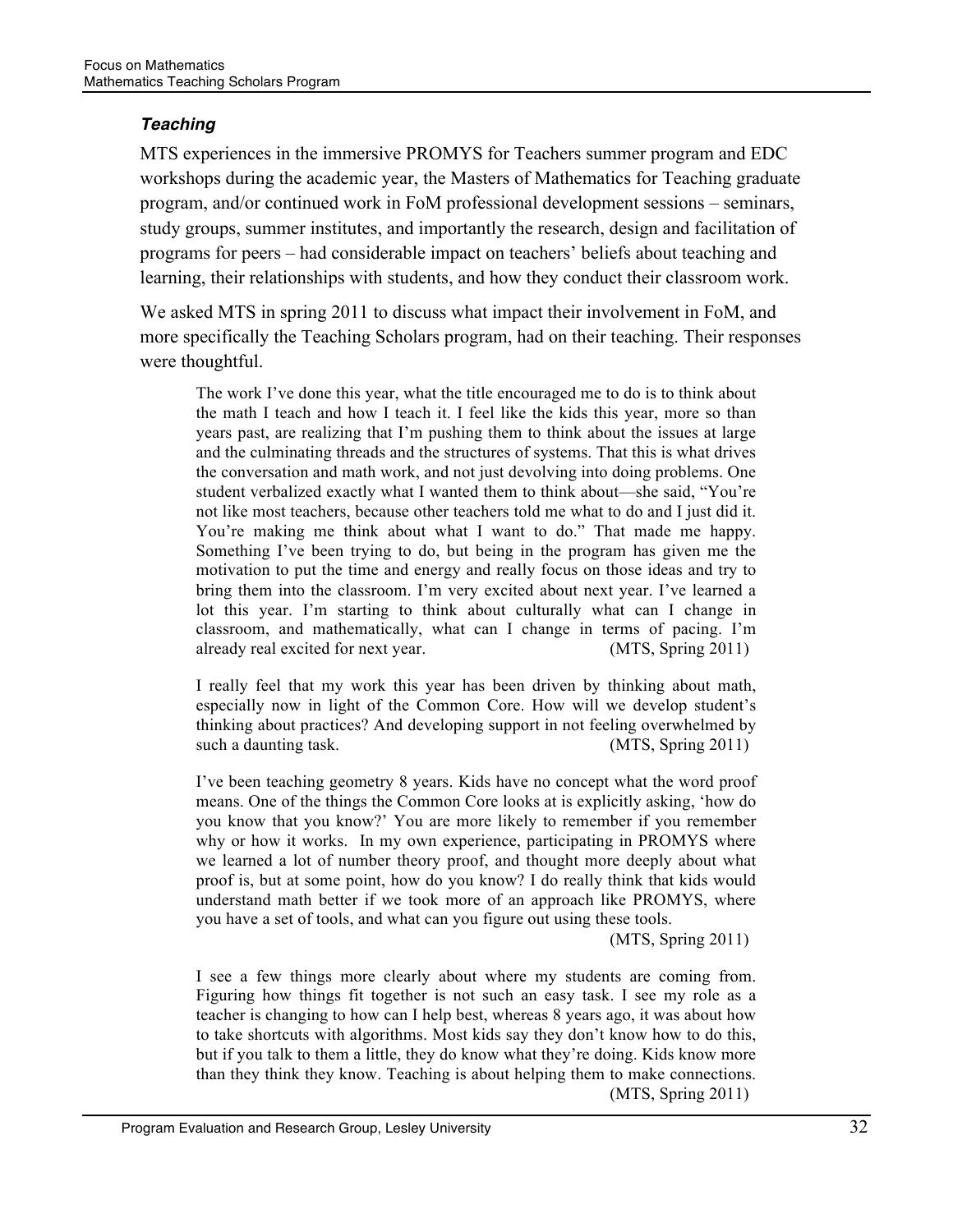All the things we are learning in math are connected—the more I grasp that, the more I'll be able to understand the meaning of [students'] mistakes.

(MTS, Spring 2011)

#### *Community of Mathematics*

A central goal for Focus on Mathematics since the program was first funded in 2003 has been to create and support a mathematics community – one that encompassed students, teachers, graduate students, and university mathematicians and educators involved in the project, but also one that reaches out to others beyond the region's border. A community dedicated to learning mathematics. The MTS felt strongly that they were a core part of that community and valued the advantages it provided to them.

I think the people who lead the program, the program topics, doing scholarship, both mathematical and pedagogical, helped me to learn these things. The people doing them in the company of other people. At this point, I think my peers, Chris, Stefka, Bob, and the MfA people as well. I've learned a lot from seeing how they see these things. (MTS, Spring 2011)

I think it's useful working in this team of educators, graduate students, BU professors—it's a great team to work with. We accomplished many things. I strengthened my math knowledge, my leadership role—it's a great experience to work with such a team this year. (MTS, Spring 2011)

I like doing the seminars. I like my work with students also, in the math club and the competitions. The other thing I like is that I have the opportunity to participate in different activities, different seminars, to know about different math events that happen in the area, and to be in touch with my colleagues and professors. All this work is exciting, I like it, and I learn a lot.

(MTS, Spring 2011)

#### *Challenges*

#### **Time**

Not surprisingly, given the teaching and leadership roles they were responsible for, MTS most often said having enough time to do it all well was the greatest challenge they faced.

This is a very easy answer. Time is the ultimate constraint. I coach hockey in the winter, along with teaching. The hardest part about being an MTS is there are not enough hours in the day to get everything done. (MTS, Fall 2010)

The only challenge I've felt so far is scheduling. I missed one of the meetings, which isn't catastrophic. But I enjoy them, so I was disappointed. We've all got different school and personal schedules. (MTS, Fall 2010)

#### **Designing Professional Development Programs for Peers**

Some said that designing and organizing professional development sessions for peers, and motivating them to come, was challenging. They researched their areas of study for seminars and institutes, consulted with their colleagues at their schools and among the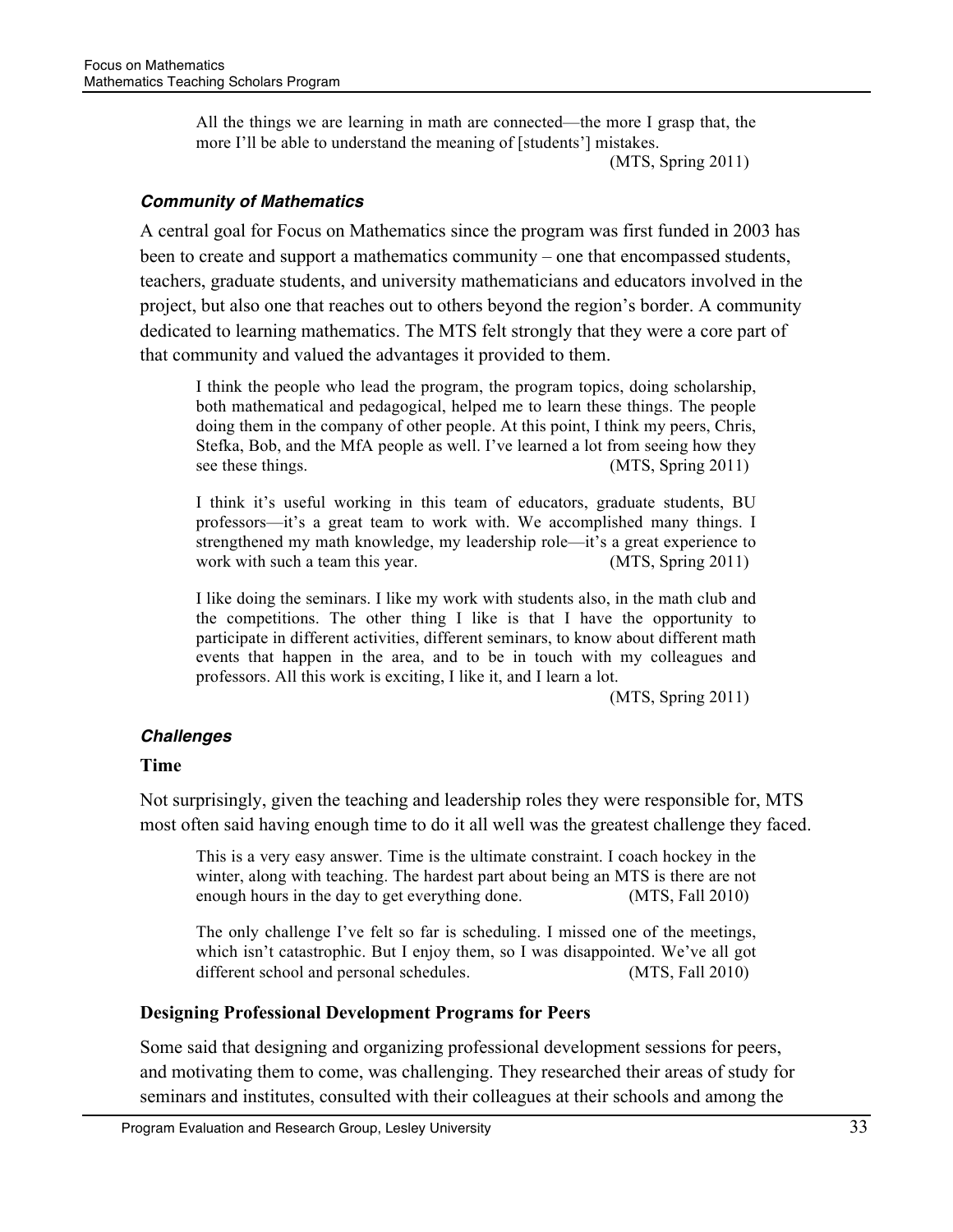MTS team, and met or communicated with one or more mathematicians as their ideas for their sessions took shape. They wanted their programs to be as successful as the mathematicians' who first led seminars and institutes in the early years of FoM and who continue to facilitate the study groups. They wanted a large turnout for their efforts.

I found some good problems that were used in different studies in middle and high schools in the US and UK. I had lots of good discussions about what would a good proof would be, and what were we expecting from the kids. I had some good active discussion about several of the problems. (MTS, Spring 2011)

It's always challenging to make a seminar, starting from picking a topic, making it interesting. Different teachers [attend], some are from high schools, some from middle schools. You have to keep it interesting for everyone. It was hard to find problems to intrigue everyone in the seminar. (MTS, Spring 2011)

I think it's pretty tough, in the sense that teaching is tough. I can go in to teach a lesson on rational functions and plan it thoughtfully, but I gotta deliver and sell it to them, so that they know it as well as I. The (MTS) program involves me trying to get people fired up about it. I need to get other people just as excited. That is a lot like teaching is on a daily basis. (MTS, Spring 2011)

I guess one thing that surprised me—I feel I was fairly successful motivating people at my school to come to events. I'm surprised at just how hard it is to motivate people to attend events. It's tough to convince a large amount of people to go.  $(MTS, Spring 2011)$ 

One of the challenges was just getting [the seminar] organized; getting a space to hold the seminar. The high school gets kind of crazy. On the day of the seminar, the principal double booked the room. Logistically, organizing things at the high school is difficult because it's such a big district and not a lot of space.

(MTS, Spring 2011)

# **District Support**

The role of the district leaders, their understanding of and support for the Math Teaching Scholars program, their own and their district's position on teacher leadership, and how they viewed the importance of the work of Focus on Mathematics for their schools and district, strongly influenced what MTS were able to accomplish.

District and school administrative support was crucial if MTS wanted to attend FoM professional development sessions, especially those that required them to leave school early to drive to the meeting place, or their being absent from the classroom for a day.

If I am an MTS next year, I hope to be able to attend more seminars or activities that FOM offers. Because sometimes I can't attend everything. (MTS, Spring 2011)

Some district leaders took an active role in communicating with math teachers about upcoming FoM programs and encouraged their attendance. One district leader regularly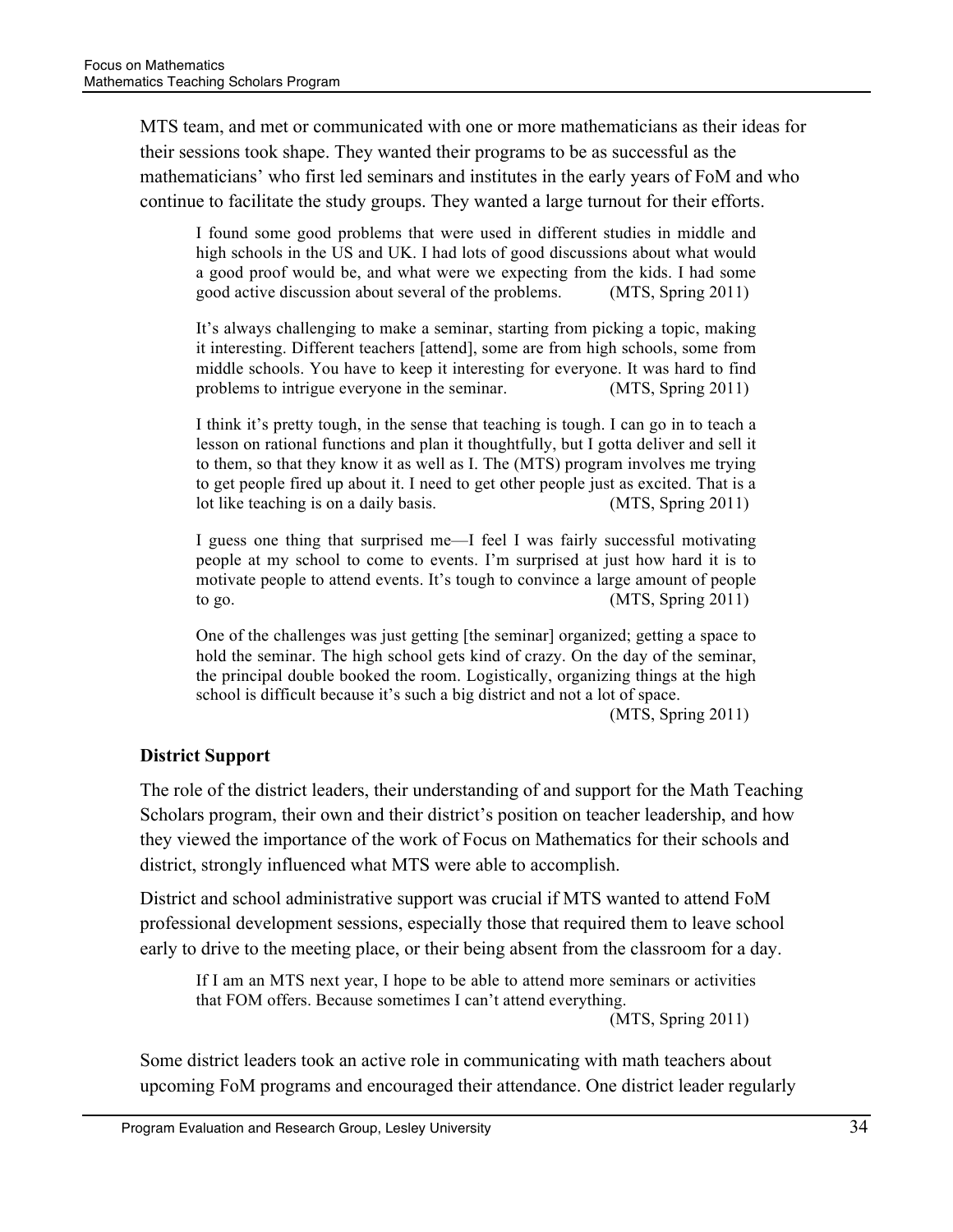attended the sessions along with teachers. Others delegated that role to the MTS. The MTS position in the district, especially the district's view of teacher autonomy and the importance of the professional development FoM offered, influenced the success of the MTS' efforts to get the word out and have it heeded by colleagues.

I don't know how popular this program is among administrators in my district. My principal doesn't know much. It may be my fault, but I inform them. I'm not sure if my colleagues know much more about this program. I have no idea. They should know more. If they did, maybe they could look for some kind of help from the (MTS) group. (MTS, Fall, 2010)

I send materials or let teachers know about things that happen, so it's not difficult or impossible. It's a bit more difficult to communicate with the district. I try to update them if something has to be done in the district. It's easier in my school, since I am already in the math leader role, but I'm not sure how other teachers accept what I send or tell them. So I mainly try to work with the math coaches and math lead teachers. I have a good relationship with them. I believe they can take this from me. (MTS, Spring 2011)

How they met the challenges they faced was best explained by one MTS.

Suck it up. Juggle. (MTS, Spring 2011)

#### *Next Steps: MTS look forward to next year*

Three of the four Math Teaching Scholars in cohort 2 are hoping to continue as leaders in the program next year. Some MTS have a particular project or area of study s/he would like to have the opportunity to work on next year. A common theme is to explore and master the use of technology in the classroom.

One thing that I really wanted to work on, which I haven't been able to, but it's a reason I hope to come back and participate another year or two—I'm a big advocate for technology in the classroom, and particularly technology for math inquiry. I'm very interested in data analysis and statistics and there's a really good application that explores this, called FATHOM. It does for data analysis and stats what sketchpad does for geometry. I would really like to do some scholarly work on this next year. I feel there's a need for some well-done thought leadership in this area. (MTS, Spring 2011)

I need to find more succinct ways of evaluating how kids are learning things. What's a quick way to give a formative assessment? I can easily give a good summative assessment, but I'm looking for ways to check in with students along the way. Can I narrow it down to 1-2 problems that capture what they understand and also keep the class moving? Part of me thinks it could be with technology.

(MTS,Spring 2011)

My school next year will become a science and technology academy. That will change the name and direction of teaching. So I plan to have more technology in my lessons. (MTS, Spring 2011)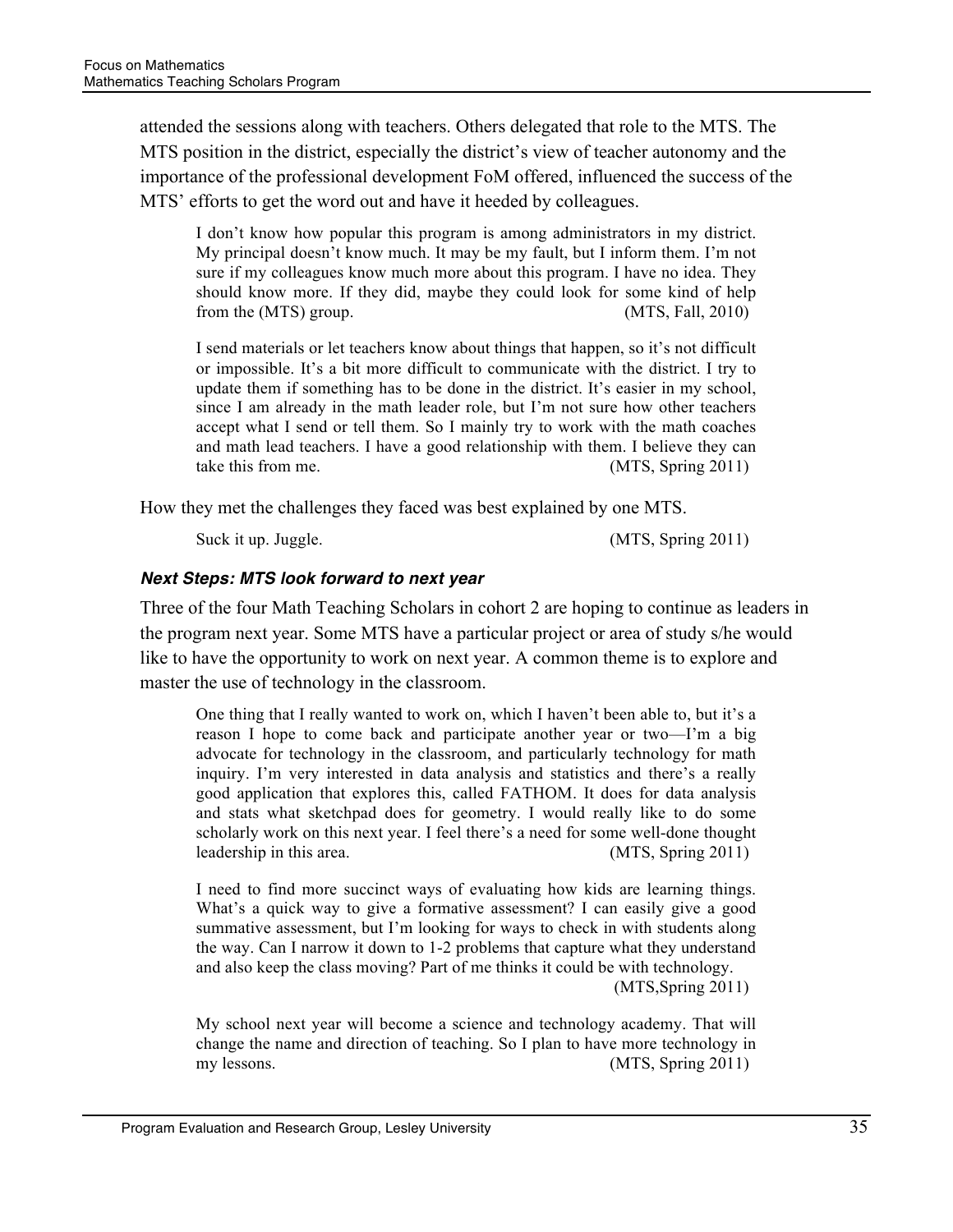Another MTS mentioned s/he was interested in returning to the program next year because of the impending changes stemming from the state's adoption of the Common Core standards.

These next few years are going to be really big in terms of implementing the new standards. So I just want to keep doing more. (MTS, Spring 2011)

One scholar has decided to take the next year off from the program to focus on his/her work in the classroom.

I am not applying for next year. I really feel I need to take the summer and next year and really focus on taking everything I've done and trying to deliver it in the classroom. In the past 2 years, I've been learning so much, but the time constraint has made it hard to bring it to the classroom. I'm sure that I will jump back into the fray and be very involved with people at BU the year after that. Next year I want to focus just on the implementation. (MTS, Spring 2011)

#### *MTS recommendations for the program*

The Math Teaching Scholars were asked to offer their recommendations for the program. Participants reported that they were pleased with the program design, structure, and expectations and had no suggestions for its improvement in these areas.

Instead, some teaching scholars suggested that the program be expanded. This included expanding the number of scholars in the program. …

I think one thing would be to expand it a little bit; have a few more teachers from a wider area. Now we're meeting with Math for America (MfA) scholars too, so that's good. The MfA people are in some different schools. (MTS, Fall 2010)

Maybe we need more people. We're only 4 or 5. We have more districts [in FoM, we probably need more MTS to participate. (MTS, Spring 2011)

I would love to see the program get a little bit bigger, not a lot bigger, because I really enjoy learning from my peers. (MTS, Spring 2011)

As well expanding the program's reach by increasing the number of events, districts, and teachers participating in the professional development programs.

I am really enjoying being part of this group and the opportunity to work with teachers. It would be great if we could replicate this in other areas. I think a lot of teachers in a lot of schools are on their own. Having more local things that are still connecting you more broadly than just within your own school or district would be good. (MTS, Fall 2010)

I feel it would be better to expand as much as possible on this seminar model teachers from FOM hosting them. It would be great if we could expand that model forward. FOM is only a couple of districts. It would be great if some of the seminars could be tweaked and offered to other schools. That would be awesome. It would put us in touch with other math educators. With Common Core Standards implementation, there will need to be a lot more communication with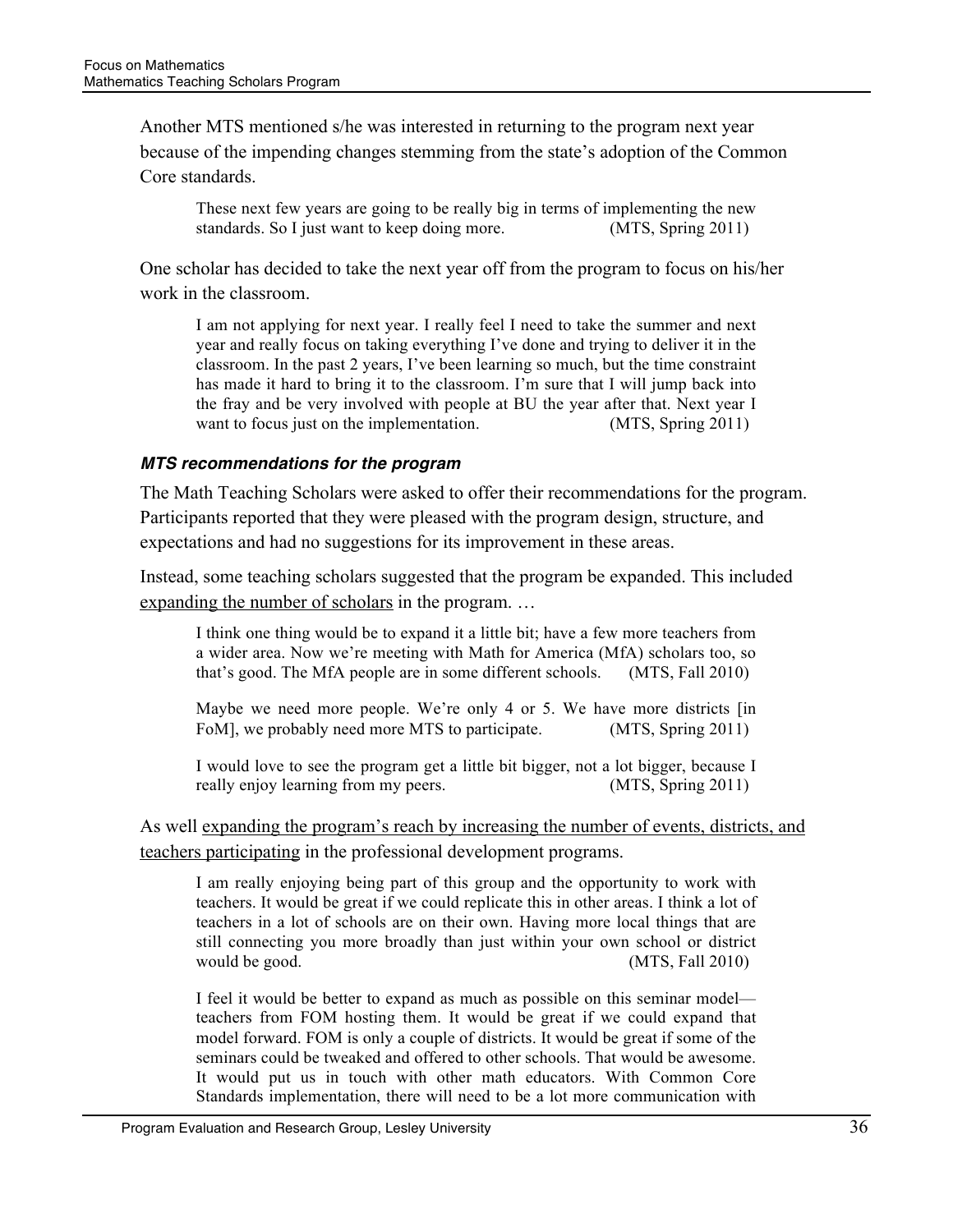the Common Core.

other teachers. How can we use our expertise to bring it to scale? We have a great group of people—it could be used as a platform to do something bigger and target more communities. FOM could think about going there.

(MTS, Spring 2011)

I like the ideas that FOM has in place. In the long term, I'd like to see these opportunities expanded to more districts. The seminars in Chelsea and Lawrence had great attendance. I think it would be great to extend it to districts beyond the FOM umbrella. People say there is a problem of scale. I feel like the way you do that is just to get it out to more people. We've just got to get it out to more districts. I have no idea how! I think that's a realistic goal of this program. (MTS, Spring 2011)

One MTS suggested that an expansion of the work might be accomplished by working with those at the district level responsible for planning the local professional development programs that will need to address the instructional and curricula changes connected to

> I know that Glenn Stevens said there are a lot of programs at BU, and they are getting bigger. More people are coming to PROMYS and to BU. You can't have 700 people in the program. What happens after? Maybe MTS could focus work on how to harness all these teachers—make the web bigger than what FOM covers. An expansion of the idea, pushing outwards, getting more people involved. I guess the push would really have to be on the people that coordinate and plan professional development time. I think there are a lot of teachers who would want to be involved. Teachers don't choose their professional development. An effort would need to be focused on district coordinators and math coaches. I know it would be well received by teachers. (It's a matter of) convincing the people that plan professional development time. The Common Core could drive that sales pitch because a lot of the seminars are about math practices and the Common Core. That could be a small course for PDPs. We'd need to find time and money to make all that happen. (MTS, Spring 2011)

As an alternative to 'growing the program outwards,' some MTS recommended that FoM strengthen its relationship to the existing districts in the partnership.

I'm thinking about somehow connecting things back to our district more. In terms of my district, what they want to get out of [the program] isn't so tightly tied into anything. Some of things we are working on now [seminars/institutes/Common Core] could be a source for professional development that goes on in the schools. We have monthly half-day in schools for PD. So we could be more of a resource for that professional development for math teachers in our districts. That's one way to give something more directly back to our districts. FOM seminars are good and interesting, but don't always focus of pedagogy, but on math. We can focus on both. (MTS, Spring 2011)

One MTS, frustrated with the lack of district interest and teacher participation, struggled to understand how the relationship might be improved given that there was a perceived, shared interest in supporting teachers' ability to teach mathematics well.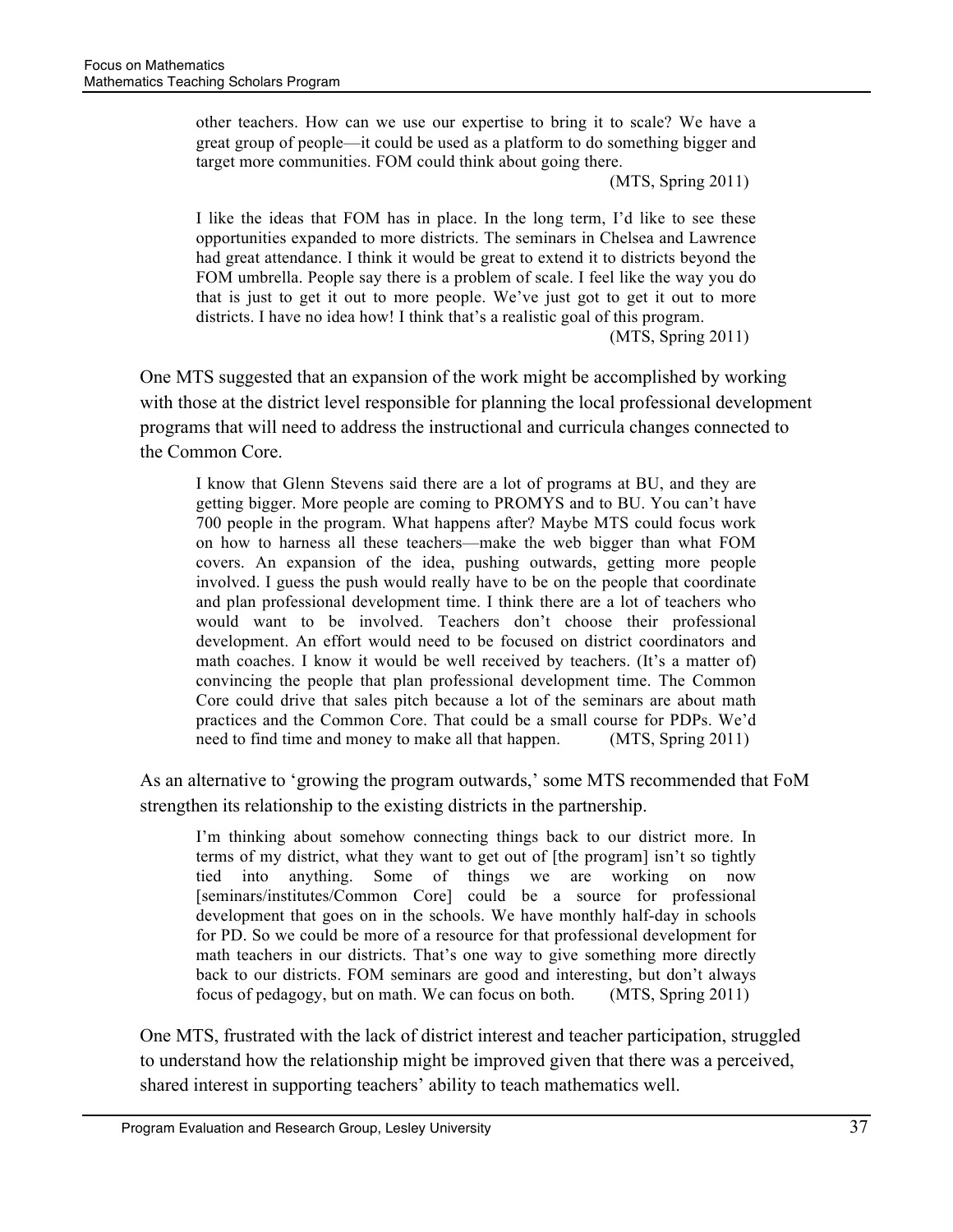I don't know if the district knows enough about what we do. I don't know if I have to actually inform them about everything, or if FOM has to inform them. This relationship is not clear for me. Of course they know about the seminars. But maybe they don't know enough about it. Maybe FOM could advertise, focus on a bit more. I don't know what they know, or if they expect something. One of the purposes of this program is to help with professional development, and I think we are doing something like that—designing summer institutes and other activities. This actually helps improve the quality of teaching math. I think we need to develop in this direction. That's probably the purpose of this program. (MTS, Spring 2011)

# **Summary and Discussion**

It is clear, from the evidence discussed in this report, that the participants in the MTS program this year viewed their experiences in a very positive light. FoM leaders had intentionally and effectively made many of the changes recommended in last year's report. They clarified expectations for teachers' participation in the program at the start of the year, held a set of regularly scheduled meetings on a monthly basis, encouraged the agenda for those meetings to evolve from participant interests, strengths, and perceptions of district needs – while keeping close the broader purposes of the MTS program, and ensured that MTS had sufficient support, on an as-needed basis, as they developed seminars and institutes for the FoM community. MTS are so pleased they would not like to expand the program!

The MTS highlight the depth of their learning as a result of their participation in the program and as members in the FoM mathematics community. One MTS is stepping out of the leadership group to focus on translating what he has learned to his work in the classroom. This in itself seems to be a critical leadership role. How can his explorations and discoveries be part of the Math Teaching Scholars work and/or area of study next year, without placing an undue burden on this teacher and thereby preventing him from pursuing his work? Can/how can the MTS community remain a 'sounding board' for his investigations?

We offer a few more ideas for further consideration.

- 1. The remaining difficult and still unresolved issue is FoM's and the districts' relationships. The reasons seem to vary, although it is unclear whether project and district leaders have met recently to explore them. Some program-district relationships are either not fully formed, as is true with the new districts as well as those original members whose leadership has changed, or relations appear strained due to a belief that the district's and program's goals, as well as strategies for achieving them, are not in close alignment.
- What can FoM do to forge stronger relationships with district decision-makers in Cambridge and Framingham, the two newer districts, and with Waltham, where most top administrators were new this year, and little institutional memory of